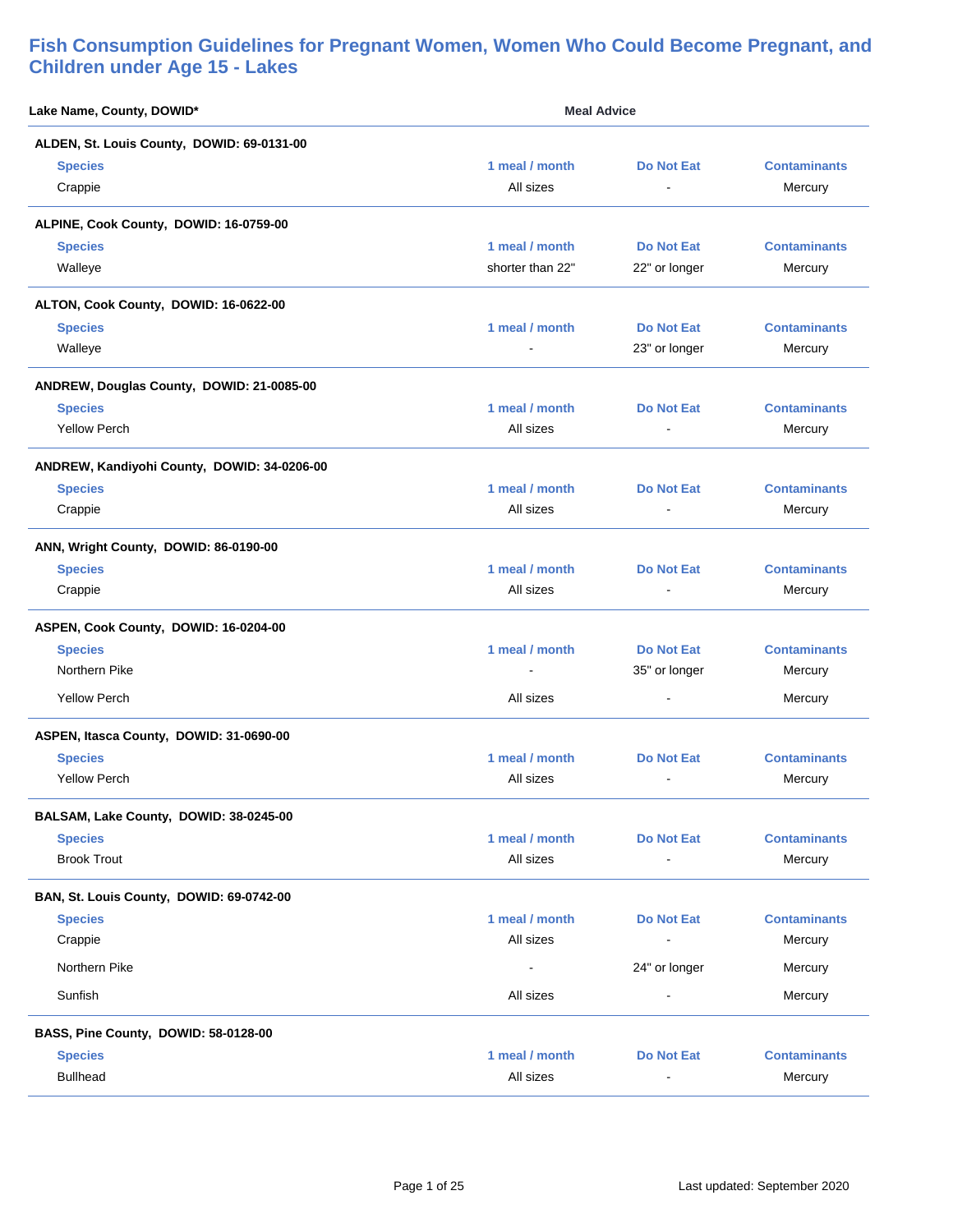| Lake Name, County, DOWID*                           | <b>Meal Advice</b> |                   |                     |
|-----------------------------------------------------|--------------------|-------------------|---------------------|
| BASSWOOD, Lake County, DOWID: 38-0645-00            |                    |                   |                     |
| <b>Species</b>                                      | 1 meal / month     | <b>Do Not Eat</b> | <b>Contaminants</b> |
| Northern Pike                                       |                    | 33" or longer     | Mercury             |
| BAVARIA, Carver County, DOWID: 10-0019-00           |                    |                   |                     |
| <b>Species</b>                                      | 1 meal / month     | <b>Do Not Eat</b> | <b>Contaminants</b> |
| <b>Bullhead</b>                                     | All sizes          | $\blacksquare$    | Mercury             |
| BDE MAKA SKA, Hennepin County, DOWID: 27-0031-00    |                    |                   |                     |
| <b>Species</b>                                      | 1 meal / month     | <b>Do Not Eat</b> | <b>Contaminants</b> |
| Crappie                                             | All sizes          |                   | <b>PFOS</b>         |
| Sunfish                                             | All sizes          | $\blacksquare$    | <b>PFOS</b>         |
| BEAST, St. Louis County, DOWID: 69-0837-00          |                    |                   |                     |
| <b>Species</b>                                      | 1 meal / month     | <b>Do Not Eat</b> | <b>Contaminants</b> |
| Northern Pike                                       | shorter than 23"   | 23" or longer     | Mercury             |
| BEAVER HUT, Lake County, DOWID: 38-0737-00          |                    |                   |                     |
| <b>Species</b>                                      | 1 meal / month     | <b>Do Not Eat</b> | <b>Contaminants</b> |
| <b>Yellow Perch</b>                                 |                    | All sizes         | Mercury             |
| BENTON, Lincoln County, DOWID: 41-0043-00           |                    |                   |                     |
| <b>Species</b>                                      | 1 meal / month     | <b>Do Not Eat</b> | <b>Contaminants</b> |
| <b>Yellow Perch</b>                                 | All sizes          | $\blacksquare$    | Mercury             |
| BIG, Carlton County, DOWID: 09-0032-00              |                    |                   |                     |
| <b>Species</b>                                      | 1 meal / month     | <b>Do Not Eat</b> | <b>Contaminants</b> |
| Crappie                                             | All sizes          |                   | Mercury             |
| BIG BEAR, St. Louis County, DOWID: 69-0113-00       |                    |                   |                     |
| <b>Species</b>                                      | 1 meal / month     | <b>Do Not Eat</b> | <b>Contaminants</b> |
| <b>Yellow Perch</b>                                 | All sizes          | ٠                 | Mercury             |
| BIG CARNELIAN, Washington County, DOWID: 82-0049-00 |                    |                   |                     |
| <b>Species</b>                                      | 1 meal / month     | <b>Do Not Eat</b> | <b>Contaminants</b> |
| <b>Bullhead</b>                                     | All sizes          |                   | Mercury             |
| BIG MARINE, Washington County, DOWID: 82-0052-00    |                    |                   |                     |
| <b>Species</b>                                      | 1 meal / month     | <b>Do Not Eat</b> | <b>Contaminants</b> |
| Crappie                                             | All sizes          |                   | Mercury             |
| BIG SPUNK, Stearns County, DOWID: 73-0117-00        |                    |                   |                     |
| <b>Species</b>                                      | 1 meal / month     | <b>Do Not Eat</b> | <b>Contaminants</b> |
| <b>Bullhead</b>                                     | All sizes          | $\blacksquare$    | Mercury             |
| BINGSHICK, Cook County, DOWID: 16-0627-00           |                    |                   |                     |
| <b>Species</b>                                      | 1 meal / month     | <b>Do Not Eat</b> | <b>Contaminants</b> |
| <b>Brook Trout</b>                                  | All sizes          |                   | Mercury             |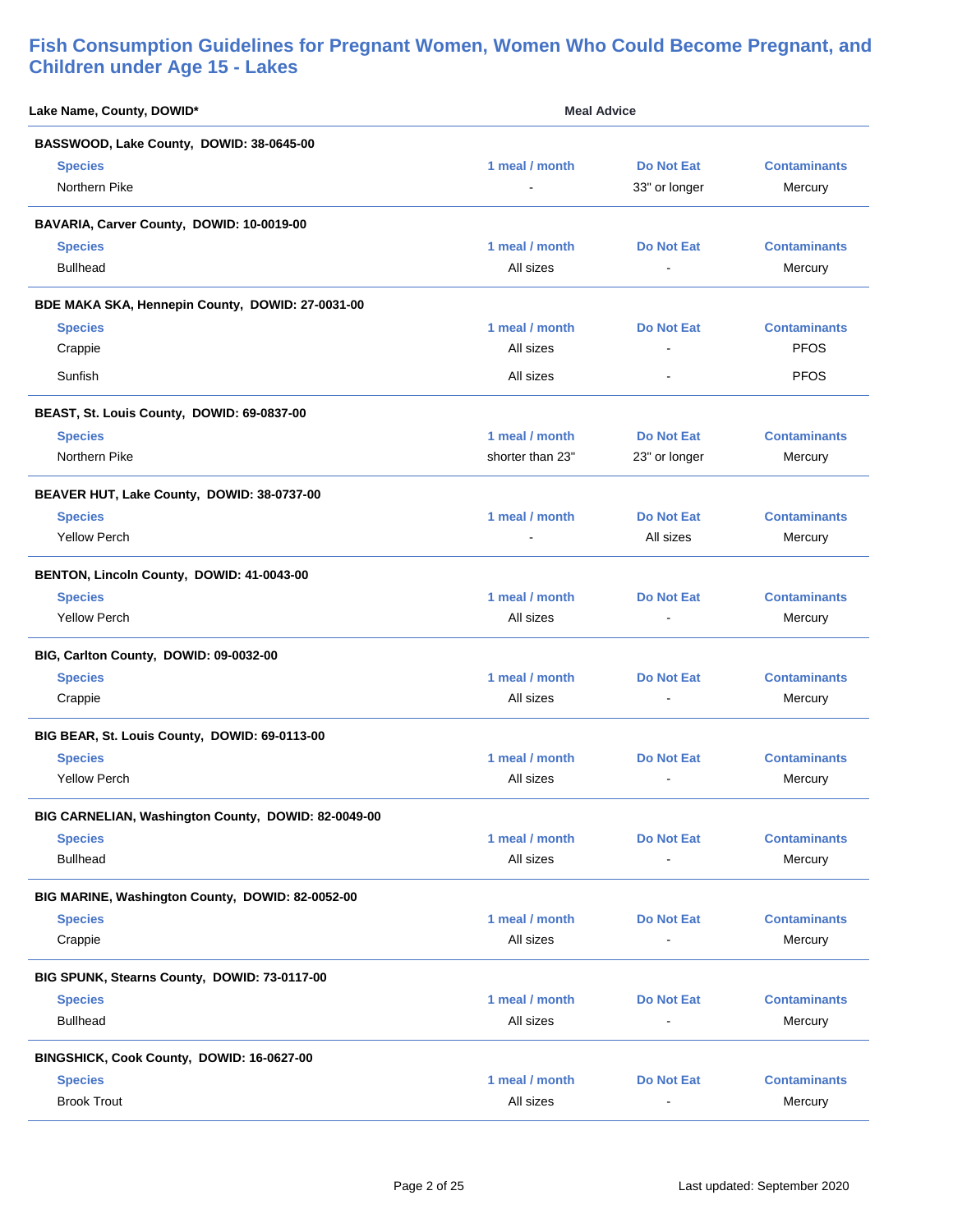| Lake Name, County, DOWID*                      | <b>Meal Advice</b>                         |                                     |                                |
|------------------------------------------------|--------------------------------------------|-------------------------------------|--------------------------------|
| BLACKHAWK, Dakota County, DOWID: 19-0059-00    |                                            |                                     |                                |
| <b>Species</b><br>Crappie                      | 1 meal / month<br>All sizes                | <b>Do Not Eat</b><br>$\blacksquare$ | <b>Contaminants</b><br>Mercury |
| BLANCHE, Otter Tail County, DOWID: 56-0240-00  |                                            |                                     |                                |
| <b>Species</b><br><b>Bullhead</b>              | 1 meal / month<br>All sizes                | <b>Do Not Eat</b><br>$\blacksquare$ | <b>Contaminants</b><br>Mercury |
| BLANDIN, Itasca County, DOWID: 31-0533-00      |                                            |                                     |                                |
| <b>Species</b><br><b>Bullhead</b>              | 1 meal / month<br>All sizes                | <b>Do Not Eat</b><br>$\sim$         | <b>Contaminants</b><br>Mercury |
| BONE, Lake County, DOWID: 38-0065-00           |                                            |                                     |                                |
| <b>Species</b><br><b>Brown Trout</b>           | 1 meal / month<br>All sizes                | <b>Do Not Eat</b><br>$\blacksquare$ | <b>Contaminants</b><br>Mercury |
| BOOT, Becker County, DOWID: 03-0030-00         |                                            |                                     |                                |
| <b>Species</b><br>Northern Pike                | 1 meal / month<br>$\overline{\phantom{a}}$ | <b>Do Not Eat</b><br>29" or longer  | <b>Contaminants</b><br>Mercury |
| BRONSON, Kittson County, DOWID: 35-0003-00     |                                            |                                     |                                |
| <b>Species</b><br>Crappie                      | 1 meal / month<br>All sizes                | <b>Do Not Eat</b><br>$\blacksquare$ | <b>Contaminants</b><br>Mercury |
| Walleye                                        |                                            | All sizes                           | Mercury                        |
| <b>Yellow Perch</b>                            | All sizes                                  |                                     | Mercury                        |
| BROWN, St. Louis County, DOWID: 69-0839-00     |                                            |                                     |                                |
| <b>Species</b><br>Northern Pike                | 1 meal / month                             | <b>Do Not Eat</b><br>23" or longer  | <b>Contaminants</b><br>Mercury |
| BRYANT, Hennepin County, DOWID: 27-0067-00     |                                            |                                     |                                |
| <b>Species</b><br><b>Bullhead</b>              | 1 meal / month<br>All sizes                | Do Not Eat<br>$\blacksquare$        | <b>Contaminants</b><br>Mercury |
| BURANDT, Carver County, DOWID: 10-0084-00      |                                            |                                     |                                |
| <b>Species</b><br><b>Bullhead</b>              | 1 meal / month<br>All sizes                | <b>Do Not Eat</b>                   | <b>Contaminants</b><br>Mercury |
| Crappie                                        | All sizes                                  |                                     | Mercury                        |
| BURNTSIDE, St. Louis County, DOWID: 69-0118-00 |                                            |                                     |                                |
| <b>Species</b><br>Northern Pike                | 1 meal / month                             | <b>Do Not Eat</b><br>30" or longer  | <b>Contaminants</b><br>Mercury |
| Walleye                                        | $\blacksquare$                             | 23" or longer                       | Mercury                        |
| BUSH, Hennepin County, DOWID: 27-0047-00       |                                            |                                     |                                |
| <b>Species</b><br><b>Bullhead</b>              | 1 meal / month<br>All sizes                | <b>Do Not Eat</b>                   | <b>Contaminants</b><br>Mercury |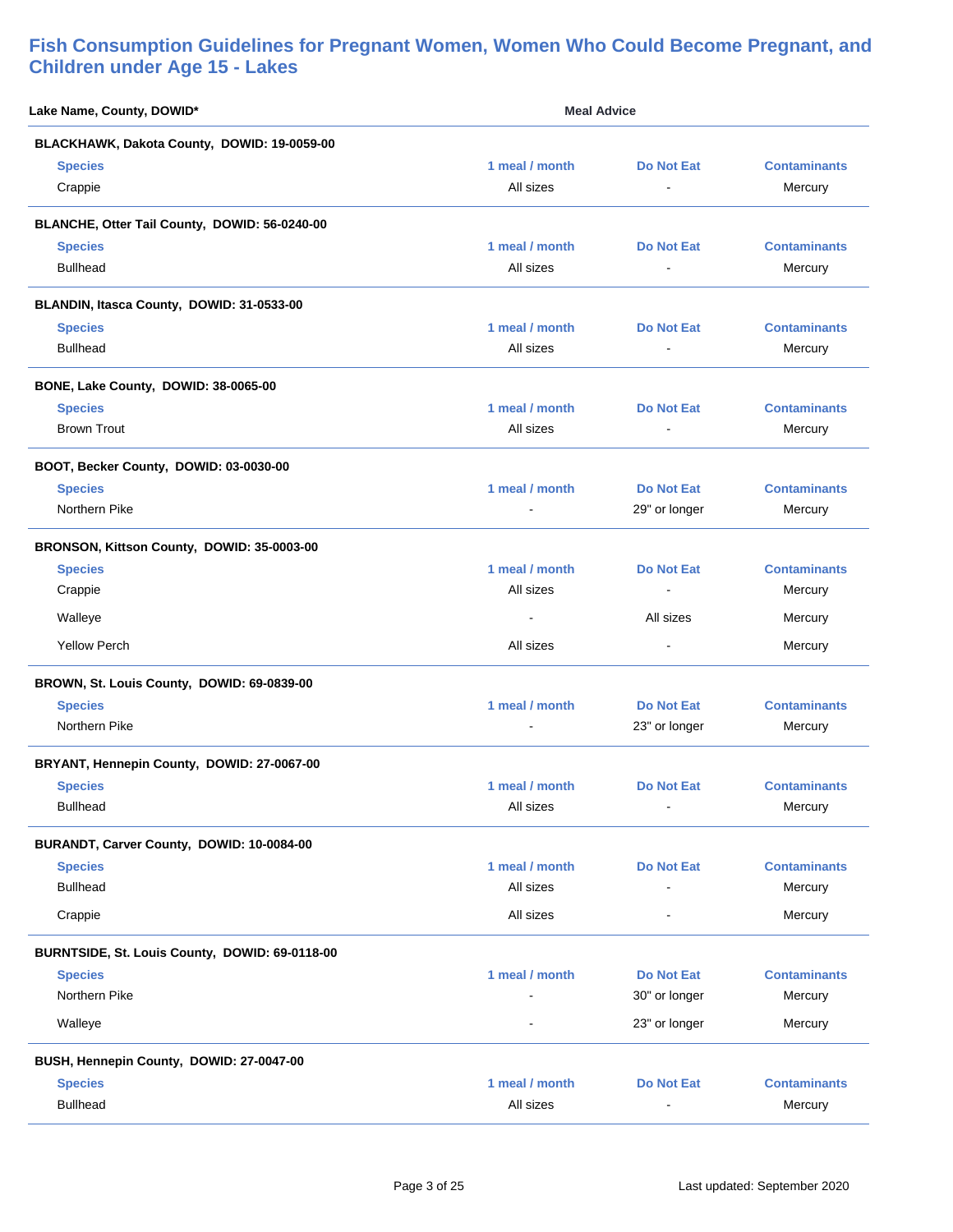| Lake Name, County, DOWID*                         | <b>Meal Advice</b> |                   |                     |
|---------------------------------------------------|--------------------|-------------------|---------------------|
| CARLOS, Douglas County, DOWID: 21-0057-00         |                    |                   |                     |
| <b>Species</b>                                    | 1 meal / month     | <b>Do Not Eat</b> | <b>Contaminants</b> |
| Crappie                                           | All sizes          | $\blacksquare$    | Mercury             |
| CEDAR, Hennepin County, DOWID: 27-0039-00         |                    |                   |                     |
| <b>Species</b>                                    | 1 meal / month     | <b>Do Not Eat</b> | <b>Contaminants</b> |
| Crappie                                           | All sizes          | $\blacksquare$    | Mercury PFOS        |
| CEDAR ISLAND, St. Louis County, DOWID: 69-0568-00 |                    |                   |                     |
| <b>Species</b>                                    | 1 meal / month     | <b>Do Not Eat</b> | <b>Contaminants</b> |
| Sunfish                                           | All sizes          |                   | Mercury             |
| CHESTER, Cook County, DOWID: 16-0033-00           |                    |                   |                     |
| <b>Species</b>                                    | 1 meal / month     | <b>Do Not Eat</b> | <b>Contaminants</b> |
| <b>Brown Trout</b>                                | All sizes          | $\blacksquare$    | Mercury             |
| CHIPPEWA, Douglas County, DOWID: 21-0145-00       |                    |                   |                     |
| <b>Species</b>                                    | 1 meal / month     | <b>Do Not Eat</b> | <b>Contaminants</b> |
| Crappie                                           | All sizes          | $\blacksquare$    | Mercury             |
| CLARA, Cook County, DOWID: 16-0365-00             |                    |                   |                     |
| <b>Species</b>                                    | 1 meal / month     | <b>Do Not Eat</b> | <b>Contaminants</b> |
| Walleye                                           |                    | 25" or longer     | Mercury             |
| <b>Yellow Perch</b>                               | All sizes          | $\blacksquare$    | Mercury             |
| CLOQUET, Lake County, DOWID: 38-0539-00           |                    |                   |                     |
| <b>Species</b>                                    | 1 meal / month     | <b>Do Not Eat</b> | <b>Contaminants</b> |
| Northern Pike                                     |                    | 26" or longer     | Mercury             |
| COE, St. Louis County, DOWID: 69-0562-00          |                    |                   |                     |
| <b>Species</b>                                    | 1 meal / month     | <b>Do Not Eat</b> | <b>Contaminants</b> |
| Northern Pike                                     |                    | All sizes         | Mercury             |
| Sunfish                                           | All sizes          |                   | Mercury             |
| <b>Yellow Perch</b>                               | All sizes          | $\blacksquare$    | Mercury             |
| COFFEE, Lake County, DOWID: 38-0064-00            |                    |                   |                     |
| <b>Species</b>                                    | 1 meal / month     | <b>Do Not Eat</b> | <b>Contaminants</b> |
| Walleye                                           |                    | All sizes         | Mercury             |
| COLBY, St. Louis County, DOWID: 69-0249-00        |                    |                   |                     |
| <b>Species</b>                                    | 1 meal / month     | <b>Do Not Eat</b> | <b>Contaminants</b> |
| Crappie                                           | All sizes          | $\blacksquare$    | Mercury             |
| Sunfish                                           | All sizes          | $\blacksquare$    | Mercury             |
| Walleye                                           | $\overline{a}$     | All sizes         | Mercury             |
| COMFORT, Lake County, DOWID: 38-0290-00           |                    |                   |                     |
| <b>Species</b>                                    | 1 meal / month     | <b>Do Not Eat</b> | <b>Contaminants</b> |
| Crappie                                           | All sizes          | $\blacksquare$    | Mercury             |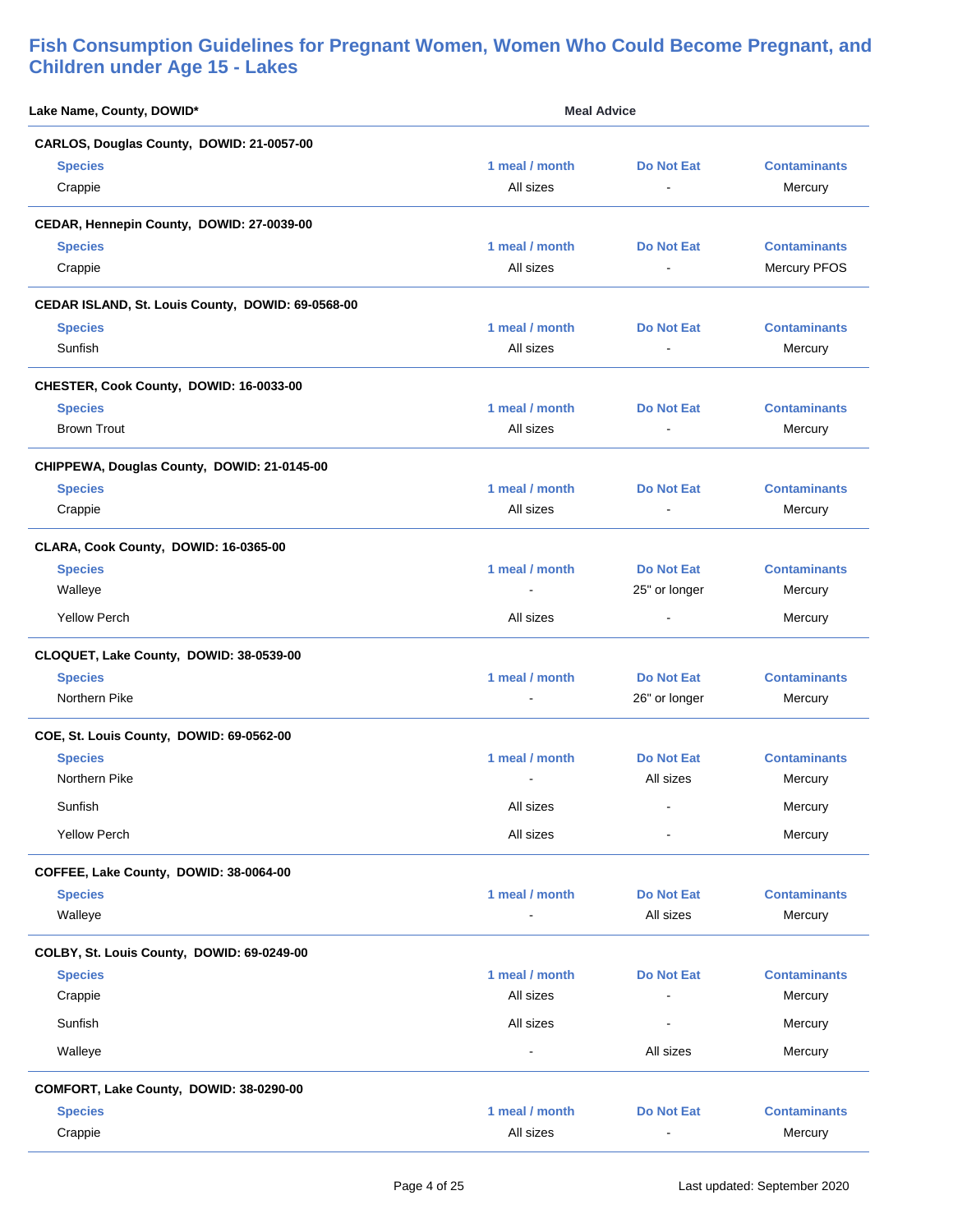| Lake Name, County, DOWID*                    | <b>Meal Advice</b>          |                                     |                                |
|----------------------------------------------|-----------------------------|-------------------------------------|--------------------------------|
| CRAB, St. Louis County, DOWID: 69-0220-00    |                             |                                     |                                |
| <b>Species</b><br>Northern Pike              | 1 meal / month              | <b>Do Not Eat</b><br>All sizes      | <b>Contaminants</b><br>Mercury |
| <b>Smallmouth Bass</b>                       |                             | All sizes                           | Mercury                        |
| CRANE, St. Louis County, DOWID: 69-0616-00   |                             |                                     |                                |
| <b>Species</b><br>Cisco                      | 1 meal / month<br>All sizes | <b>Do Not Eat</b><br>$\blacksquare$ | <b>Contaminants</b><br>Mercury |
| Crappie                                      | All sizes                   | $\blacksquare$                      | Mercury                        |
| Northern Pike                                |                             | All sizes                           | Mercury                        |
| Sauger                                       |                             | All sizes                           | Mercury                        |
| Walleye                                      | shorter than 15"            | 15" or longer                       | Mercury                        |
| <b>Yellow Perch</b>                          | All sizes                   | $\blacksquare$                      | Mercury                        |
| CRELLIN, St. Louis County, DOWID: 69-0459-00 |                             |                                     |                                |
| <b>Species</b>                               | 1 meal / month              | <b>Do Not Eat</b>                   | <b>Contaminants</b>            |
| <b>Yellow Perch</b>                          | All sizes                   |                                     | Mercury                        |
| CROOKED, Anoka County, DOWID: 02-0084-00     |                             |                                     |                                |
| <b>Species</b>                               | 1 meal / month              | <b>Do Not Eat</b>                   | <b>Contaminants</b>            |
| <b>Bullhead</b>                              | All sizes                   | $\blacksquare$                      | Mercury                        |
| CROOKED, Itasca County, DOWID: 31-0193-00    |                             |                                     |                                |
| <b>Species</b>                               | 1 meal / month              | <b>Do Not Eat</b>                   | <b>Contaminants</b>            |
| Northern Pike                                |                             | 32" or longer                       | Mercury                        |
| CROOKED, Lake County, DOWID: 38-0817-00      |                             |                                     |                                |
| <b>Species</b>                               | 1 meal / month              | <b>Do Not Eat</b>                   | <b>Contaminants</b>            |
| Northern Pike                                |                             | 27" or longer                       | Mercury                        |
| CROSS RIVER, Lake County, DOWID: 38-0002-00  |                             |                                     |                                |
| <b>Species</b>                               | 1 meal / month              | <b>Do Not Eat</b>                   | <b>Contaminants</b>            |
| <b>Yellow Perch</b>                          | All sizes                   |                                     | Mercury                        |
| CRUISER, St. Louis County, DOWID: 69-0832-00 |                             |                                     |                                |
| <b>Species</b>                               | 1 meal / month              | <b>Do Not Eat</b>                   | <b>Contaminants</b>            |
| <b>Brown Trout</b>                           | All sizes                   | $\overline{a}$                      | Mercury                        |
| CRYSTAL, Hennepin County, DOWID: 27-0034-00  |                             |                                     |                                |
| <b>Species</b>                               | 1 meal / month              | <b>Do Not Eat</b>                   | <b>Contaminants</b>            |
| Crappie                                      | All sizes                   | $\overline{a}$                      | <b>PFOS</b>                    |
| Sunfish                                      | All sizes                   |                                     | Mercury PFOS                   |
| DARLING, Douglas County, DOWID: 21-0080-00   |                             |                                     |                                |
| <b>Species</b>                               | 1 meal / month              | <b>Do Not Eat</b>                   | <b>Contaminants</b>            |
| Walleye                                      |                             | 21" or longer                       | Mercury                        |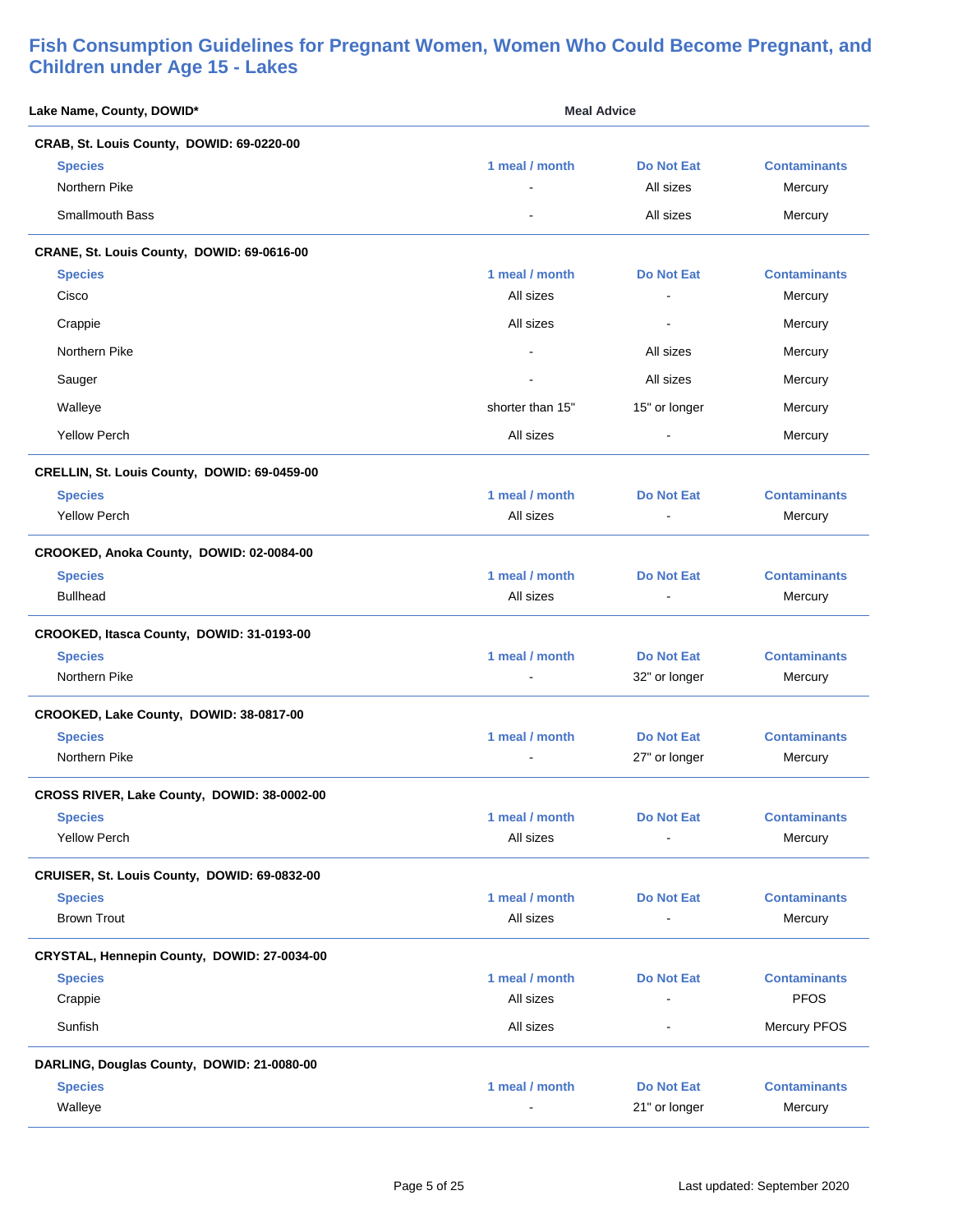| Lake Name, County, DOWID*                                | <b>Meal Advice</b> |                   |                     |
|----------------------------------------------------------|--------------------|-------------------|---------------------|
| DAY, St. Louis County, DOWID: 69-0906-00                 |                    |                   |                     |
| <b>Species</b>                                           | 1 meal / month     | <b>Do Not Eat</b> | <b>Contaminants</b> |
| Crappie                                                  | All sizes          | $\blacksquare$    | Mercury             |
| Walleye                                                  | $\blacksquare$     | All sizes         | Mercury             |
| DAYTON HOLLOW RES., Otter Tail County, DOWID: 56-0824-00 |                    |                   |                     |
| <b>Species</b>                                           | 1 meal / month     | <b>Do Not Eat</b> | <b>Contaminants</b> |
| Sunfish                                                  | All sizes          |                   | Mercury             |
| DEER YARD, Cook County, DOWID: 16-0253-00                |                    |                   |                     |
| <b>Species</b>                                           | 1 meal / month     | <b>Do Not Eat</b> | <b>Contaminants</b> |
| Walleye                                                  | $\blacksquare$     | 23" or longer     | Mercury             |
| DOVRE, St. Louis County, DOWID: 69-0604-00               |                    |                   |                     |
| <b>Species</b>                                           | 1 meal / month     | <b>Do Not Eat</b> | <b>Contaminants</b> |
| <b>Yellow Perch</b>                                      | All sizes          | $\blacksquare$    | Mercury             |
| EAGLE POINT, Washington County, DOWID: 82-0109-00        |                    |                   |                     |
| <b>Species</b>                                           | 1 meal / month     | <b>Do Not Eat</b> | <b>Contaminants</b> |
| All species                                              |                    | All sizes         | <b>PFOS</b>         |
| EAST, Lake County, DOWID: 38-0020-00                     |                    |                   |                     |
| <b>Species</b>                                           | 1 meal / month     | <b>Do Not Eat</b> | <b>Contaminants</b> |
| <b>Brook Trout</b>                                       | All sizes          | $\blacksquare$    | Mercury             |
| <b>Yellow Perch</b>                                      | All sizes          |                   | Mercury             |
| EAST POPE, Cook County, DOWID: 16-0342-00                |                    |                   |                     |
| <b>Species</b>                                           | 1 meal / month     | <b>Do Not Eat</b> | <b>Contaminants</b> |
| Northern Pike                                            | $\blacksquare$     | 26" or longer     | Mercury             |
| EAST TWIN, St. Louis County, DOWID: 69-0174-00           |                    |                   |                     |
| <b>Species</b>                                           | 1 meal / month     | <b>Do Not Eat</b> | <b>Contaminants</b> |
| Northern Pike                                            |                    | 27" or longer     | Mercury             |
| ED SHAVE, St. Louis County, DOWID: 69-0199-00            |                    |                   |                     |
| <b>Species</b>                                           | 1 meal / month     | <b>Do Not Eat</b> | <b>Contaminants</b> |
| <b>Yellow Perch</b>                                      | All sizes          | $\overline{a}$    | Mercury             |
| ELBOW, Cook County, DOWID: 16-0096-00                    |                    |                   |                     |
| <b>Species</b>                                           | 1 meal / month     | <b>Do Not Eat</b> | <b>Contaminants</b> |
| <b>Yellow Perch</b>                                      | All sizes          |                   | Mercury             |
| ELM ISLAND, Aitkin County, DOWID: 01-0123-00             |                    |                   |                     |
| <b>Species</b>                                           | 1 meal / month     | <b>Do Not Eat</b> | <b>Contaminants</b> |
| Crappie                                                  | All sizes          |                   | Mercury             |
| ELMO, Washington County, DOWID: 82-0106-00               |                    |                   |                     |
| <b>Species</b>                                           | 1 meal / month     | <b>Do Not Eat</b> | <b>Contaminants</b> |
| all species                                              |                    | All sizes         | Mercury PFOS        |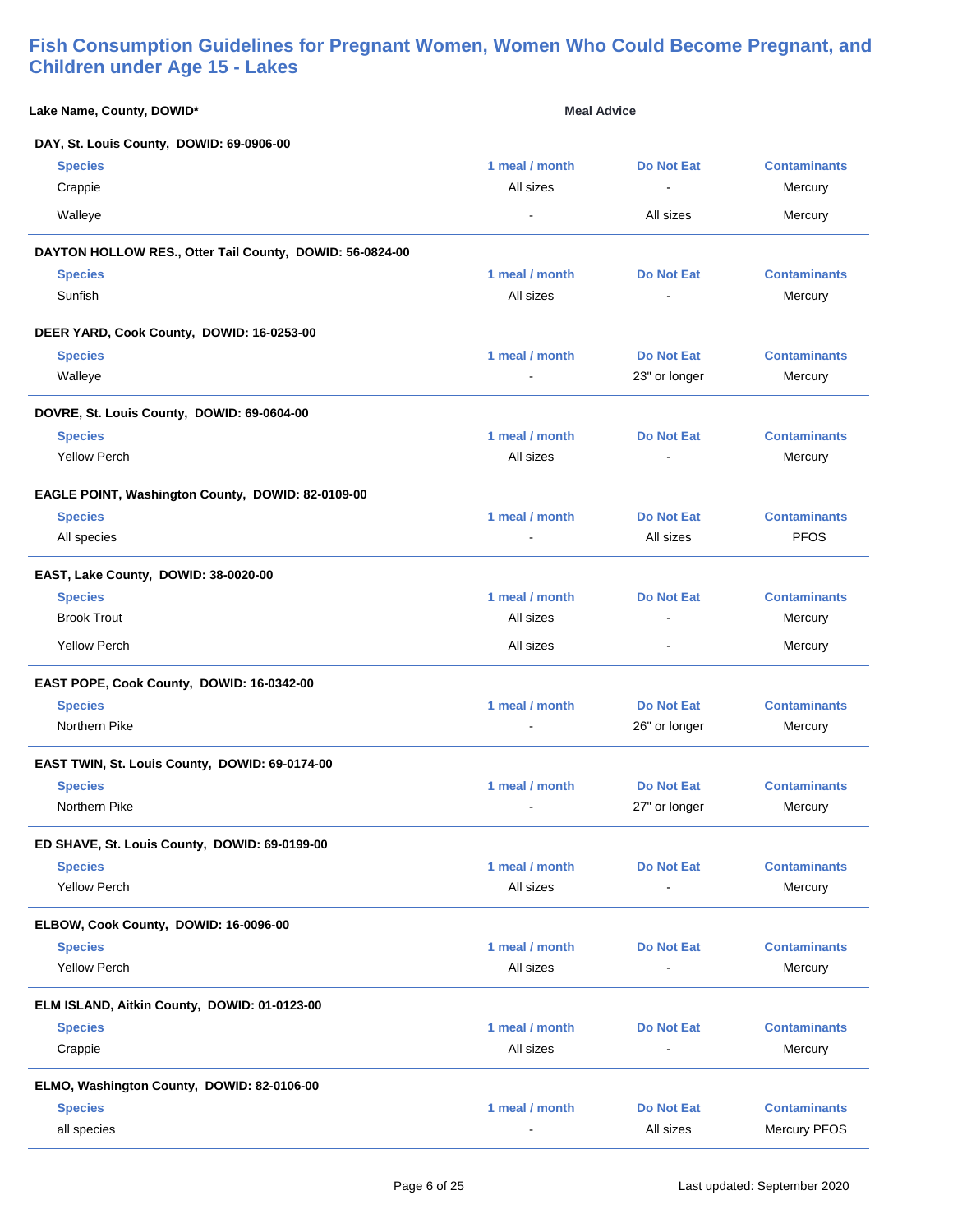| Lake Name, County, DOWID*                              | <b>Meal Advice</b> |                   |                     |
|--------------------------------------------------------|--------------------|-------------------|---------------------|
| EMBARRASS, St. Louis County, DOWID: 69-0496-00         |                    |                   |                     |
| <b>Species</b>                                         | 1 meal / month     | <b>Do Not Eat</b> | <b>Contaminants</b> |
| <b>Yellow Perch</b>                                    | All sizes          |                   | Mercury             |
| ESQUAGAMA, St. Louis County, DOWID: 69-0565-00         |                    |                   |                     |
| <b>Species</b>                                         | 1 meal / month     | Do Not Eat        | <b>Contaminants</b> |
| Cisco                                                  | All sizes          | $\blacksquare$    | Mercury             |
| Northern Pike                                          |                    | 25" or longer     | Mercury             |
| Walleye                                                | shorter than 16"   | 16" or longer     | Mercury             |
| EUGENE, St. Louis County, DOWID: 69-0473-00            |                    |                   |                     |
| <b>Species</b>                                         | 1 meal / month     | <b>Do Not Eat</b> | <b>Contaminants</b> |
| Lake Whitefish                                         | All sizes          |                   | Mercury             |
| EVERGREEN, Hubbard County, DOWID: 29-0227-00           |                    |                   |                     |
| <b>Species</b>                                         | 1 meal / month     | Do Not Eat        | <b>Contaminants</b> |
| <b>Bullhead</b>                                        | All sizes          | $\blacksquare$    | Mercury             |
| FALL, Lake County, DOWID: 38-0811-00                   |                    |                   |                     |
| <b>Species</b>                                         | 1 meal / month     | <b>Do Not Eat</b> | <b>Contaminants</b> |
| Sunfish                                                | All sizes          |                   | Mercury             |
| <b>Yellow Perch</b>                                    | All sizes          | $\blacksquare$    | Mercury             |
| FARM, Lake County, DOWID: 38-0779-00                   |                    |                   |                     |
| <b>Species</b>                                         | 1 meal / month     | <b>Do Not Eat</b> | <b>Contaminants</b> |
| Cisco                                                  | All sizes          | $\blacksquare$    | Mercury             |
| Northern Pike                                          |                    | 37" or longer     | Mercury             |
| FENSKE, St. Louis County, DOWID: 69-0085-00            |                    |                   |                     |
| <b>Species</b>                                         | 1 meal / month     | <b>Do Not Eat</b> | <b>Contaminants</b> |
| Cisco                                                  | All sizes          | $\blacksquare$    | Mercury             |
| FISH LAKE FLOWAGE, St. Louis County, DOWID: 69-0491-00 |                    |                   |                     |
| <b>Species</b>                                         | 1 meal / month     | <b>Do Not Eat</b> | <b>Contaminants</b> |
| Crappie                                                | All sizes          |                   | <b>PFOS</b>         |
| FRENCH, Rice County, DOWID: 66-0038-00                 |                    |                   |                     |
| <b>Species</b>                                         | 1 meal / month     | <b>Do Not Eat</b> | <b>Contaminants</b> |
| Crappie                                                | All sizes          |                   | Mercury             |
| GABBRO, Lake County, DOWID: 38-0701-00                 |                    |                   |                     |
| <b>Species</b>                                         | 1 meal / month     | <b>Do Not Eat</b> | <b>Contaminants</b> |
| Crappie                                                | All sizes          |                   | Mercury             |
| GANNON, St. Louis County, DOWID: 69-0819-00            |                    |                   |                     |
| <b>Species</b>                                         | 1 meal / month     | <b>Do Not Eat</b> | <b>Contaminants</b> |
| Northern Pike                                          |                    | 23" or longer     | Mercury             |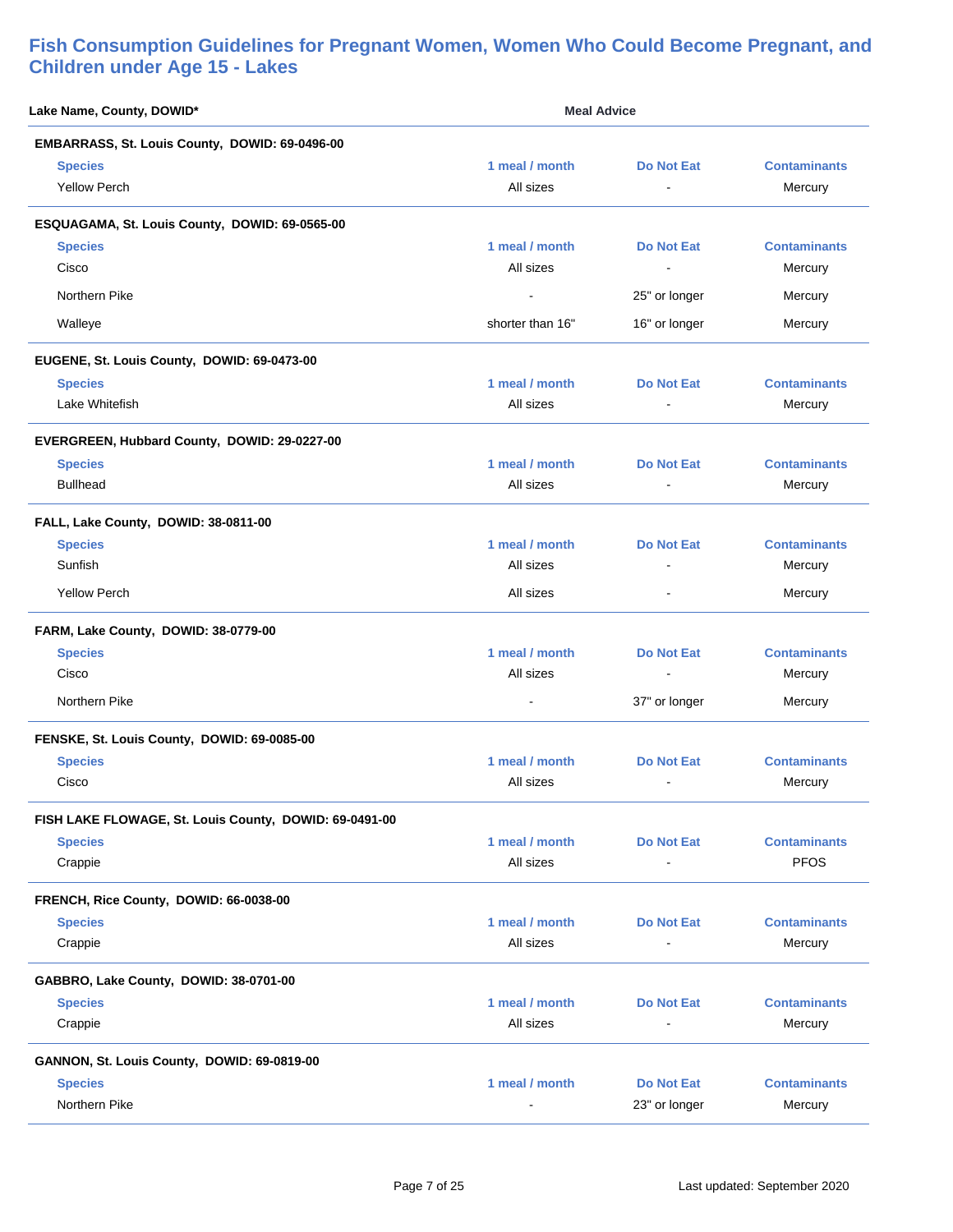| Lake Name, County, DOWID*                           | <b>Meal Advice</b> |                   |                     |
|-----------------------------------------------------|--------------------|-------------------|---------------------|
| GARDEN, Lake County, DOWID: 38-0782-00              |                    |                   |                     |
| <b>Species</b>                                      | 1 meal / month     | <b>Do Not Eat</b> | <b>Contaminants</b> |
| Cisco                                               | All sizes          |                   | Mercury             |
| Northern Pike                                       | $\blacksquare$     | 37" or longer     | Mercury             |
| GARDEN LAKE RES., Lake County, DOWID: 38-0738-00    |                    |                   |                     |
| <b>Species</b>                                      | 1 meal / month     | <b>Do Not Eat</b> | <b>Contaminants</b> |
| Cisco                                               | All sizes          |                   | Mercury             |
| Northern Pike                                       | $\blacksquare$     | 37" or longer     | Mercury             |
| GE-BE-ON-EQUAT, St. Louis County, DOWID: 69-0350-00 |                    |                   |                     |
| <b>Species</b>                                      | 1 meal / month     | <b>Do Not Eat</b> | <b>Contaminants</b> |
| Walleye                                             | shorter than 19"   | 19" or longer     | Mercury             |
| GENEVA, Douglas County, DOWID: 21-0052-00           |                    |                   |                     |
| <b>Species</b>                                      | 1 meal / month     | <b>Do Not Eat</b> | <b>Contaminants</b> |
| <b>Bullhead</b>                                     | All sizes          | $\blacksquare$    | Mercury             |
| GEORGE, Kandiyohi County, DOWID: 34-0142-00         |                    |                   |                     |
| <b>Species</b>                                      | 1 meal / month     | <b>Do Not Eat</b> | <b>Contaminants</b> |
| <b>Yellow Perch</b>                                 | All sizes          | $\sim$            | Mercury             |
| GERVAIS, Ramsey County, DOWID: 62-0007-00           |                    |                   |                     |
| <b>Species</b>                                      | 1 meal / month     | <b>Do Not Eat</b> | <b>Contaminants</b> |
| Crappie                                             | All sizes          |                   | Mercury PFOS        |
| GLACIER, Aitkin County, DOWID: 01-0042-00           |                    |                   |                     |
| <b>Species</b>                                      | 1 meal / month     | <b>Do Not Eat</b> | <b>Contaminants</b> |
| <b>Bullhead</b>                                     | All sizes          | $\blacksquare$    | Mercury             |
| GRASS, Lake County, DOWID: 38-0635-00               |                    |                   |                     |
| <b>Species</b>                                      | 1 meal / month     | <b>Do Not Eat</b> | <b>Contaminants</b> |
| Crappie                                             | All sizes          |                   | Mercury             |
| GREEN, Kandiyohi County, DOWID: 34-0079-00          |                    |                   |                     |
| <b>Species</b>                                      | 1 meal / month     | <b>Do Not Eat</b> | <b>Contaminants</b> |
| <b>Bullhead</b>                                     | All sizes          |                   | Mercury             |
| GREENWOOD, Cook County, DOWID: 16-0077-00           |                    |                   |                     |
| <b>Species</b>                                      | 1 meal / month     | <b>Do Not Eat</b> | <b>Contaminants</b> |
| Cisco                                               | All sizes          |                   | Mercury             |
| GREENWOOD, Lake County, DOWID: 38-0656-00           |                    |                   |                     |
| <b>Species</b>                                      | 1 meal / month     | <b>Do Not Eat</b> | <b>Contaminants</b> |
| Northern Pike                                       |                    | 27" or longer     | Mercury             |
| Walleye                                             |                    | 19" or longer     | Mercury             |
| <b>Yellow Perch</b>                                 | All sizes          |                   | Mercury             |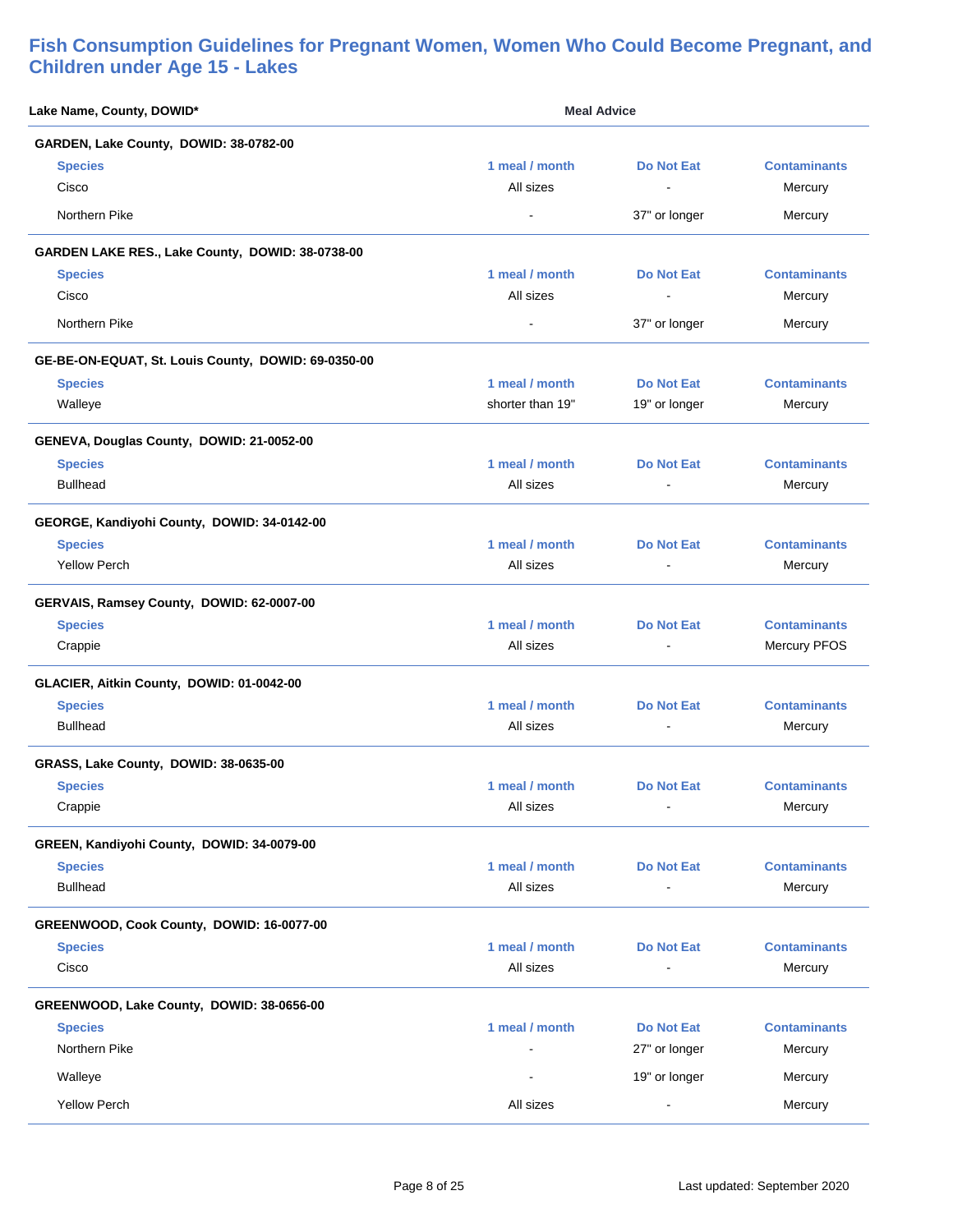| Lake Name, County, DOWID*                        | <b>Meal Advice</b>       |                   |                     |
|--------------------------------------------------|--------------------------|-------------------|---------------------|
| GROUSE, Lake County, DOWID: 38-0557-00           |                          |                   |                     |
| <b>Species</b>                                   | 1 meal / month           | <b>Do Not Eat</b> | <b>Contaminants</b> |
| <b>Yellow Perch</b>                              | All sizes                | $\blacksquare$    | Mercury             |
| GULL, Cook County, DOWID: 16-0632-00             |                          |                   |                     |
| <b>Species</b>                                   | 1 meal / month           | <b>Do Not Eat</b> | <b>Contaminants</b> |
| Northern Pike                                    | $\blacksquare$           | All sizes         | Mercury             |
| GUN, St. Louis County, DOWID: 69-0487-00         |                          |                   |                     |
| <b>Species</b>                                   | 1 meal / month           | Do Not Eat        | <b>Contaminants</b> |
| <b>Lake Trout</b>                                |                          | All sizes         | Mercury             |
| Lake Whitefish                                   | All sizes                | $\blacksquare$    | Mercury             |
| GYPSY, Lake County, DOWID: 38-0665-00            |                          |                   |                     |
| <b>Species</b>                                   | 1 meal / month           | <b>Do Not Eat</b> | <b>Contaminants</b> |
| <b>Brook Trout</b>                               | All sizes                | ÷                 | Mercury             |
| HAM, Anoka County, DOWID: 02-0053-00             |                          |                   |                     |
| <b>Species</b>                                   | 1 meal / month           | Do Not Eat        | <b>Contaminants</b> |
| <b>Bullhead</b>                                  | All sizes                |                   | Mercury             |
| HAND, Cook County, DOWID: 16-0238-00             |                          |                   |                     |
| <b>Species</b>                                   | 1 meal / month           | <b>Do Not Eat</b> | <b>Contaminants</b> |
| Walleye                                          |                          | All sizes         | Mercury             |
| HANGING HORN, Carlton County, DOWID: 09-0038-00  |                          |                   |                     |
| <b>Species</b>                                   | 1 meal / month           | <b>Do Not Eat</b> | <b>Contaminants</b> |
| Cisco                                            | All sizes                | $\blacksquare$    | Mercury             |
| Walleye                                          | shorter than 16"         | 16" or longer     | Mercury             |
| HANGING KETTLE, Aitkin County, DOWID: 01-0170-00 |                          |                   |                     |
| <b>Species</b>                                   | 1 meal / month           | Do Not Eat        | <b>Contaminants</b> |
| <b>Bullhead</b>                                  | All sizes                | $\sim$            | Mercury             |
| HARRIET, Hennepin County, DOWID: 27-0016-00      |                          |                   |                     |
| <b>Species</b>                                   | 1 meal / month           | <b>Do Not Eat</b> | <b>Contaminants</b> |
| Crappie                                          | All sizes                |                   | Mercury PFOS        |
| Sunfish                                          | All sizes                |                   | Mercury PFOS        |
| HATTIE, Stevens County, DOWID: 75-0200-00        |                          |                   |                     |
| <b>Species</b>                                   | 1 meal / month           | <b>Do Not Eat</b> | <b>Contaminants</b> |
| Crappie                                          | All sizes                | $\blacksquare$    | Mercury             |
| HERITAGE, St. Louis County, DOWID: 69-0469-00    |                          |                   |                     |
| <b>Species</b>                                   | 1 meal / month           | <b>Do Not Eat</b> | <b>Contaminants</b> |
| Northern Pike                                    | $\overline{\phantom{a}}$ | 22" or longer     | Mercury             |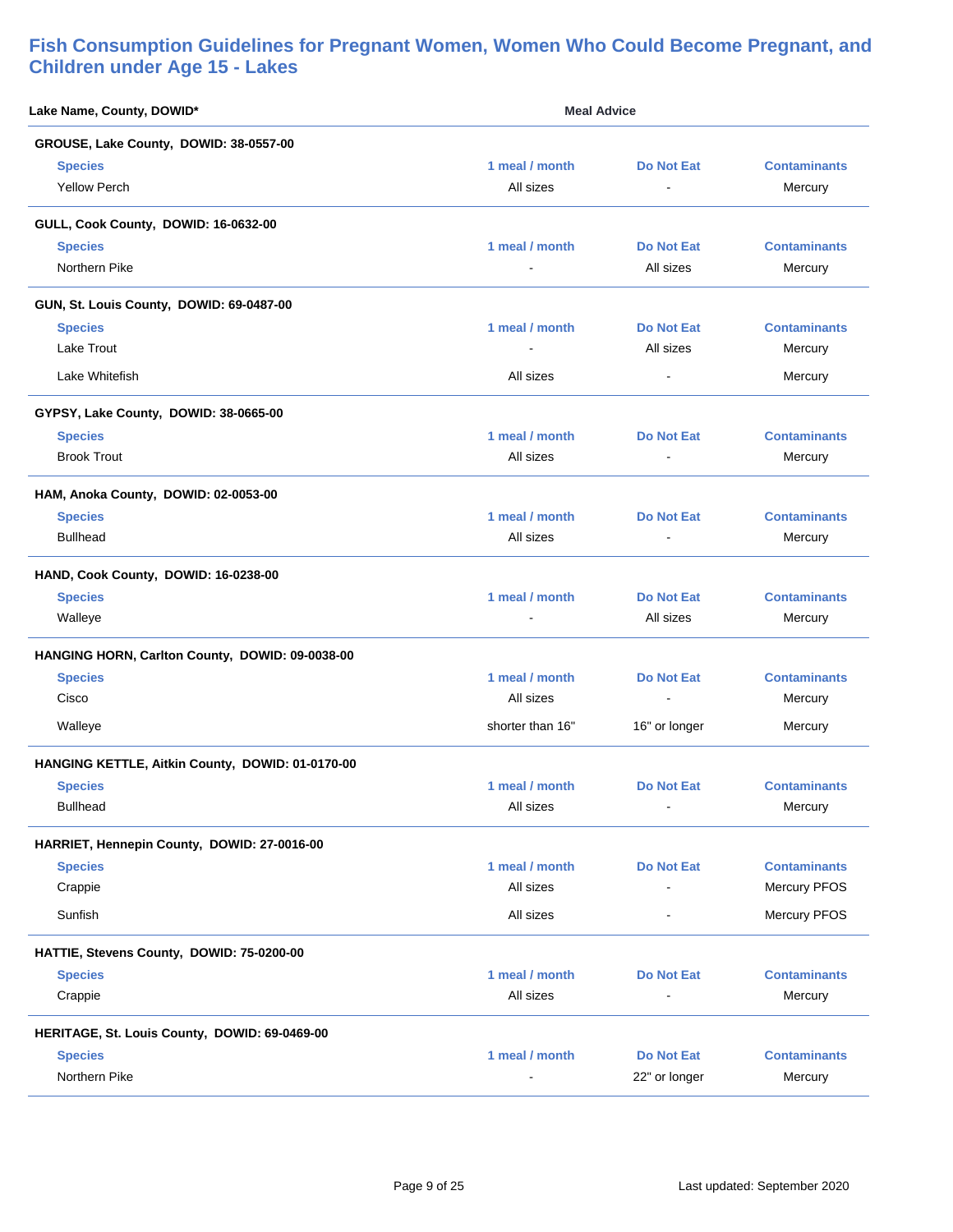| Lake Name, County, DOWID*                             | <b>Meal Advice</b> |                   |                     |  |
|-------------------------------------------------------|--------------------|-------------------|---------------------|--|
| HORSESHOE, Washington County, DOWID: 82-0074-00       |                    |                   |                     |  |
| <b>Species</b>                                        | 1 meal / month     | <b>Do Not Eat</b> | <b>Contaminants</b> |  |
| All species                                           |                    | All sizes         | <b>PFOS</b>         |  |
| HUSTLER, St. Louis County, DOWID: 69-0343-00          |                    |                   |                     |  |
| <b>Species</b>                                        | 1 meal / month     | <b>Do Not Eat</b> | <b>Contaminants</b> |  |
| Northern Pike                                         | $\blacksquare$     | All sizes         | Mercury             |  |
| IDA, Douglas County, DOWID: 21-0123-00                |                    |                   |                     |  |
| <b>Species</b>                                        | 1 meal / month     | <b>Do Not Eat</b> | <b>Contaminants</b> |  |
| Northern Pike                                         |                    | 30" or longer     | Mercury             |  |
| IMA, Lake County, DOWID: 38-0400-00                   |                    |                   |                     |  |
| <b>Species</b>                                        | 1 meal / month     | <b>Do Not Eat</b> | <b>Contaminants</b> |  |
| Cisco                                                 | All sizes          | $\blacksquare$    | Mercury             |  |
| ISABELLA, Lake County, DOWID: 38-0396-00              |                    |                   |                     |  |
| <b>Species</b>                                        | 1 meal / month     | <b>Do Not Eat</b> | <b>Contaminants</b> |  |
| Crappie                                               | All sizes          | $\blacksquare$    | Mercury             |  |
| Northern Pike                                         |                    | All sizes         | Mercury             |  |
| <b>Yellow Perch</b>                                   | All sizes          | $\blacksquare$    | Mercury             |  |
| ISLAND LAKE RES., St. Louis County, DOWID: 69-0372-00 |                    |                   |                     |  |
| <b>Species</b>                                        | 1 meal / month     | <b>Do Not Eat</b> | <b>Contaminants</b> |  |
| <b>Yellow Perch</b>                                   | All sizes          |                   | Mercury             |  |
| JACK, Lake County, DOWID: 38-0441-00                  |                    |                   |                     |  |
| <b>Species</b>                                        | 1 meal / month     | Do Not Eat        | <b>Contaminants</b> |  |
| <b>Yellow Perch</b>                                   | All sizes          | $\blacksquare$    | Mercury             |  |
| JANE, Washington County, DOWID: 82-0104-00            |                    |                   |                     |  |
| <b>Species</b>                                        | 1 meal / month     | Do Not Eat        | <b>Contaminants</b> |  |
| <b>Bullhead</b>                                       | All sizes          | $\blacksquare$    | Mercury             |  |
| Northern Pike                                         | $\blacksquare$     | 25" or longer     | Mercury             |  |
| JASPER, Cook County, DOWID: 16-0768-00                |                    |                   |                     |  |
| <b>Species</b>                                        | 1 meal / month     | <b>Do Not Eat</b> | <b>Contaminants</b> |  |
| Lake Whitefish                                        | All sizes          |                   | Mercury             |  |
| JOHANNA, Ramsey County, DOWID: 62-0078-00             |                    |                   |                     |  |
| <b>Species</b>                                        | 1 meal / month     | <b>Do Not Eat</b> | <b>Contaminants</b> |  |
| Crappie                                               | All sizes          |                   | <b>PFOS</b>         |  |
| Sunfish                                               | All sizes          | $\blacksquare$    | Mercury PFOS        |  |
| JOHNSON, St. Louis County, DOWID: 69-0117-00          |                    |                   |                     |  |
| <b>Species</b>                                        | 1 meal / month     | <b>Do Not Eat</b> | <b>Contaminants</b> |  |
| Crappie                                               | All sizes          |                   | Mercury             |  |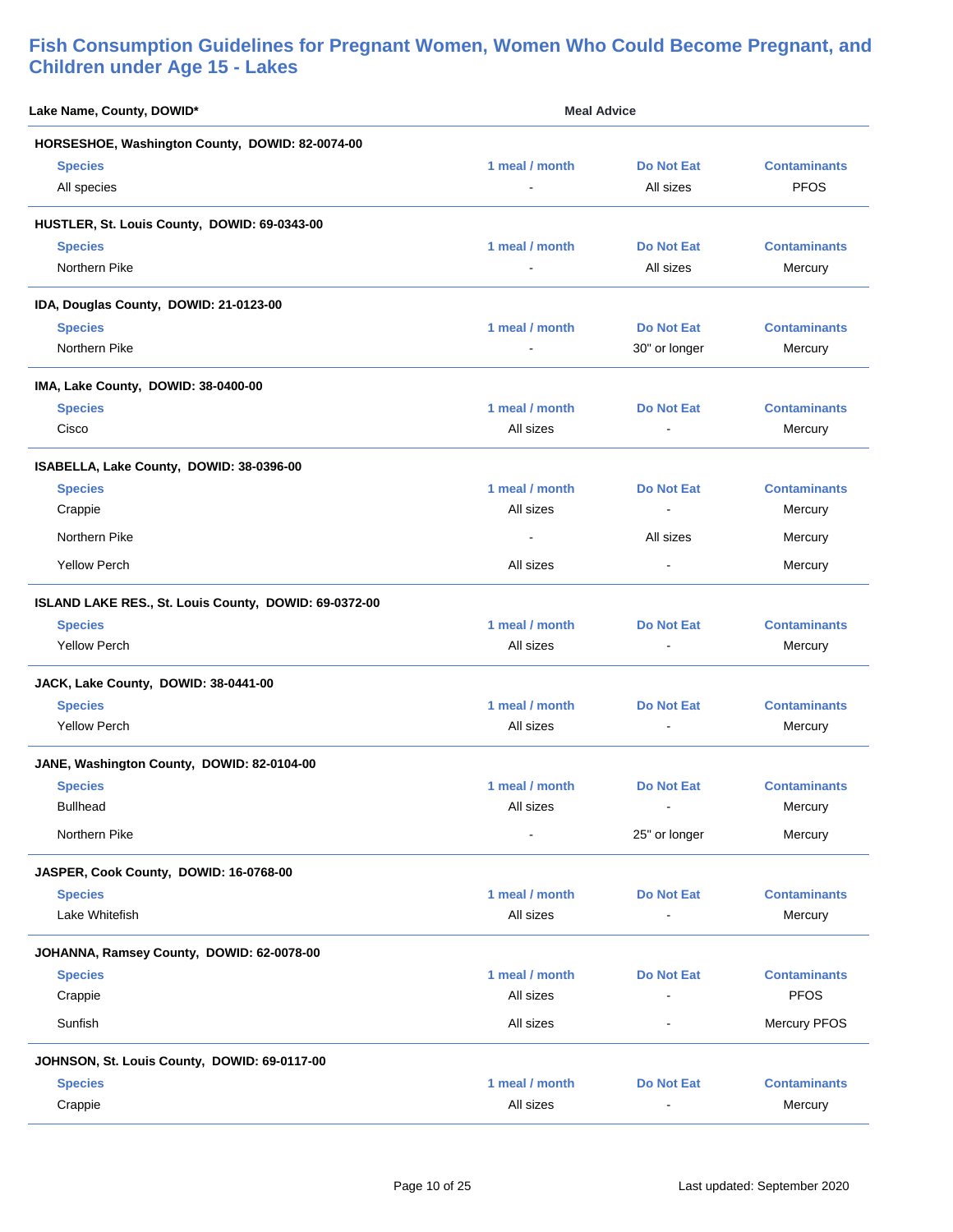| Lake Name, County, DOWID*                       | <b>Meal Advice</b> |                   |                     |
|-------------------------------------------------|--------------------|-------------------|---------------------|
| JOSEPHINE, Ramsey County, DOWID: 62-0057-00     |                    |                   |                     |
| <b>Species</b>                                  | 1 meal / month     | <b>Do Not Eat</b> | <b>Contaminants</b> |
| <b>Bullhead</b>                                 | All sizes          |                   | Mercury             |
| JOUPPI, Lake County, DOWID: 38-0909-00          |                    |                   |                     |
| <b>Species</b>                                  | 1 meal / month     | <b>Do Not Eat</b> | <b>Contaminants</b> |
| <b>Brook Trout</b>                              | All sizes          |                   | Mercury             |
| KABETOGAMA, St. Louis County, DOWID: 69-0845-00 |                    |                   |                     |
| <b>Species</b>                                  | 1 meal / month     | <b>Do Not Eat</b> | <b>Contaminants</b> |
| Crappie                                         | All sizes          |                   | Mercury             |
| KELLER, Ramsey County, DOWID: 62-0010-00        |                    |                   |                     |
| <b>Species</b>                                  | 1 meal / month     | <b>Do Not Eat</b> | <b>Contaminants</b> |
| Sunfish                                         | All sizes          | $\blacksquare$    | Mercury PFOS        |
| KELSO, Cook County, DOWID: 16-0706-00           |                    |                   |                     |
| <b>Species</b>                                  | 1 meal / month     | <b>Do Not Eat</b> | <b>Contaminants</b> |
| <b>Yellow Perch</b>                             | All sizes          | $\blacksquare$    | Mercury             |
| KJOSTAD, St. Louis County, DOWID: 69-0748-00    |                    |                   |                     |
| <b>Species</b>                                  | 1 meal / month     | <b>Do Not Eat</b> | <b>Contaminants</b> |
| Cisco                                           | All sizes          | $\blacksquare$    | Mercury             |
| Crappie                                         | All sizes          |                   | Mercury             |
| Walleye                                         |                    | 21" or longer     | Mercury             |
| KORONIS, Stearns County, DOWID: 73-0200-02      |                    |                   |                     |
| <b>Species</b>                                  | 1 meal / month     | <b>Do Not Eat</b> | <b>Contaminants</b> |
| Walleye                                         |                    | 23" or longer     | Mercury             |
| LATOKA, Douglas County, DOWID: 21-0106-00       |                    |                   |                     |
| <b>Species</b>                                  | 1 meal / month     | Do Not Eat        | <b>Contaminants</b> |
| Walleye                                         |                    | 21" or longer     | Mercury             |
| LEWIS, Kanabec County, DOWID: 33-0032-00        |                    |                   |                     |
| <b>Species</b>                                  | 1 meal / month     | <b>Do Not Eat</b> | <b>Contaminants</b> |
| Sunfish                                         | All sizes          | $\overline{a}$    | Mercury             |
| LITTLE, St. Louis County, DOWID: 69-0056-00     |                    |                   |                     |
| <b>Species</b>                                  | 1 meal / month     | <b>Do Not Eat</b> | <b>Contaminants</b> |
| Northern Pike                                   |                    | All sizes         | Mercury             |
| LITTLE BIRCH, Todd County, DOWID: 77-0089-00    |                    |                   |                     |
| <b>Species</b>                                  | 1 meal / month     | <b>Do Not Eat</b> | <b>Contaminants</b> |
| Cisco                                           | All sizes          |                   | Mercury             |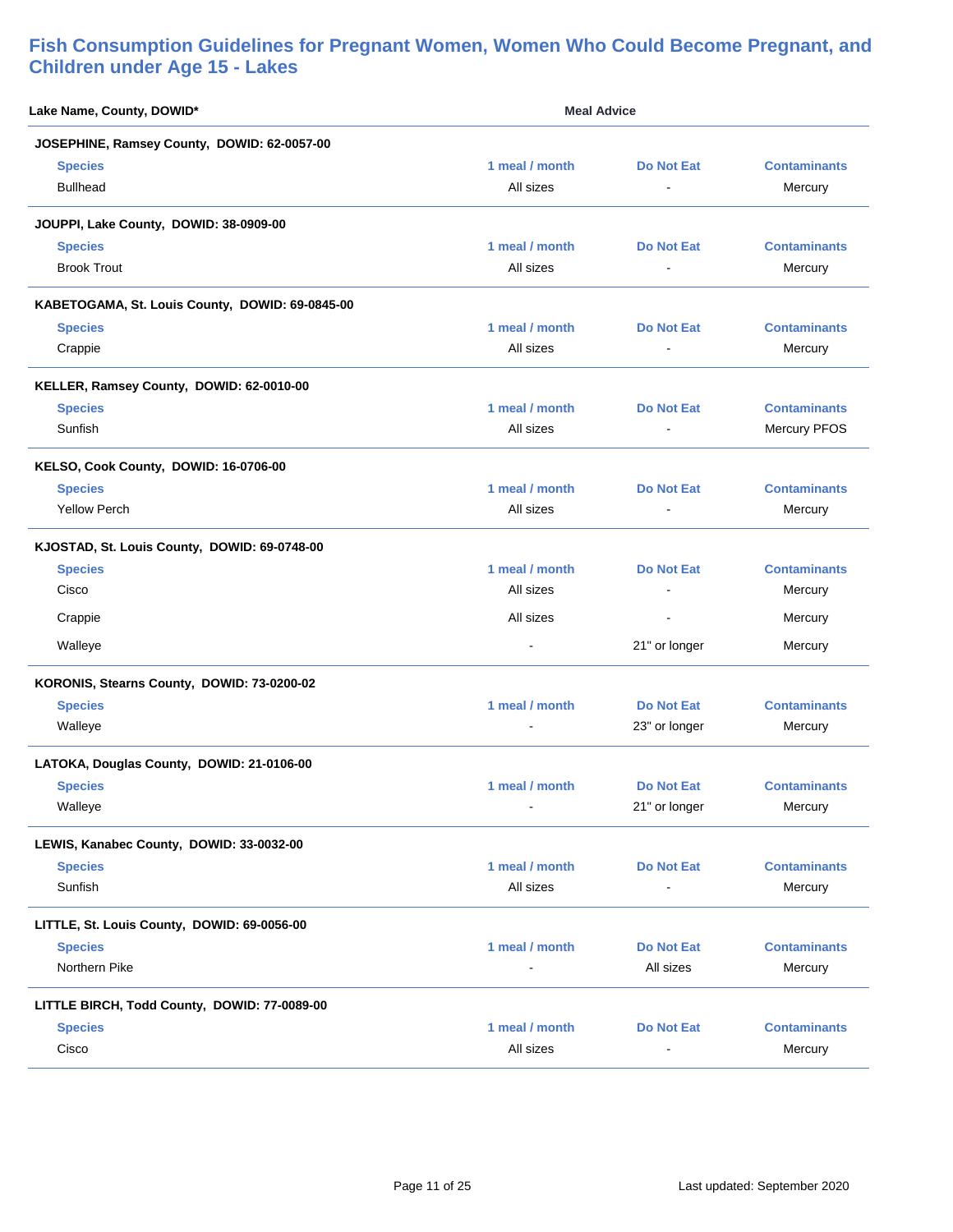| Lake Name, County, DOWID*                             | <b>Meal Advice</b>       |                                    |                                |
|-------------------------------------------------------|--------------------------|------------------------------------|--------------------------------|
| LITTLE CASCADE, Cook County, DOWID: 16-0347-00        |                          |                                    |                                |
| <b>Species</b><br>Northern Pike                       | 1 meal / month           | <b>Do Not Eat</b><br>27" or longer | <b>Contaminants</b><br>Mercury |
| <b>Yellow Perch</b>                                   | All sizes                | $\blacksquare$                     | Mercury                        |
| LITTLE CORMORANT, Becker County, DOWID: 03-0506-00    |                          |                                    |                                |
| <b>Species</b>                                        | 1 meal / month           | <b>Do Not Eat</b>                  | <b>Contaminants</b>            |
| Walleye                                               |                          | All sizes                          | Mercury                        |
| LITTLE MANTRAP, Hubbard County, DOWID: 29-0313-00     |                          |                                    |                                |
| <b>Species</b>                                        | 1 meal / month           | Do Not Eat                         | <b>Contaminants</b>            |
| <b>Bullhead</b>                                       | All sizes                | $\blacksquare$                     | Mercury                        |
| LITTLE SAND, St. Louis County, DOWID: 69-0732-00      |                          |                                    |                                |
| <b>Species</b>                                        | 1 meal / month           | <b>Do Not Eat</b>                  | <b>Contaminants</b>            |
| Sunfish                                               | All sizes                | ÷                                  | Mercury                        |
| LITTLE SWAN, Meeker County, DOWID: 47-0025-00         |                          |                                    |                                |
| <b>Species</b>                                        | 1 meal / month           | <b>Do Not Eat</b>                  | <b>Contaminants</b>            |
| Crappie                                               | All sizes                |                                    | Mercury                        |
| LITTLE SWAN, Todd County, DOWID: 77-0034-00           |                          |                                    |                                |
| <b>Species</b>                                        | 1 meal / month           | <b>Do Not Eat</b>                  | <b>Contaminants</b>            |
| Sunfish                                               | All sizes                | $\overline{\phantom{a}}$           | Mercury                        |
| LITTLE TROUT, St. Louis County, DOWID: 69-0682-00     |                          |                                    |                                |
| <b>Species</b>                                        | 1 meal / month           | <b>Do Not Eat</b>                  | <b>Contaminants</b>            |
| <b>Smallmouth Bass</b>                                |                          | All sizes                          | Mercury                        |
| Walleye                                               |                          | All sizes                          | Mercury                        |
| LITTLE VERMILION, St. Louis County, DOWID: 69-0608-00 |                          |                                    |                                |
| <b>Species</b>                                        | 1 meal / month           | <b>Do Not Eat</b>                  | <b>Contaminants</b>            |
| Cisco                                                 | All sizes                | $\blacksquare$                     | Mercury                        |
| Northern Pike                                         |                          | 25" or longer                      | Mercury                        |
| <b>Yellow Perch</b>                                   | All sizes                |                                    | Mercury                        |
| LIZZIE, Otter Tail County, DOWID: 56-0760-00          |                          |                                    |                                |
| <b>Species</b>                                        | 1 meal / month           | <b>Do Not Eat</b>                  | <b>Contaminants</b>            |
| Crappie                                               | All sizes                | $\overline{\phantom{a}}$           | Mercury                        |
| LOCATOR, St. Louis County, DOWID: 69-0936-00          |                          |                                    |                                |
| <b>Species</b>                                        | 1 meal / month           | <b>Do Not Eat</b>                  | <b>Contaminants</b>            |
| Northern Pike                                         |                          | All sizes                          | Mercury                        |
| LONG, Aitkin County, DOWID: 01-0089-00                |                          |                                    |                                |
| <b>Species</b>                                        | 1 meal / month           | <b>Do Not Eat</b>                  | <b>Contaminants</b>            |
| Northern Pike                                         |                          | 24" or longer                      | Mercury                        |
| Walleye                                               | $\overline{\phantom{a}}$ | 17" or longer                      | Mercury                        |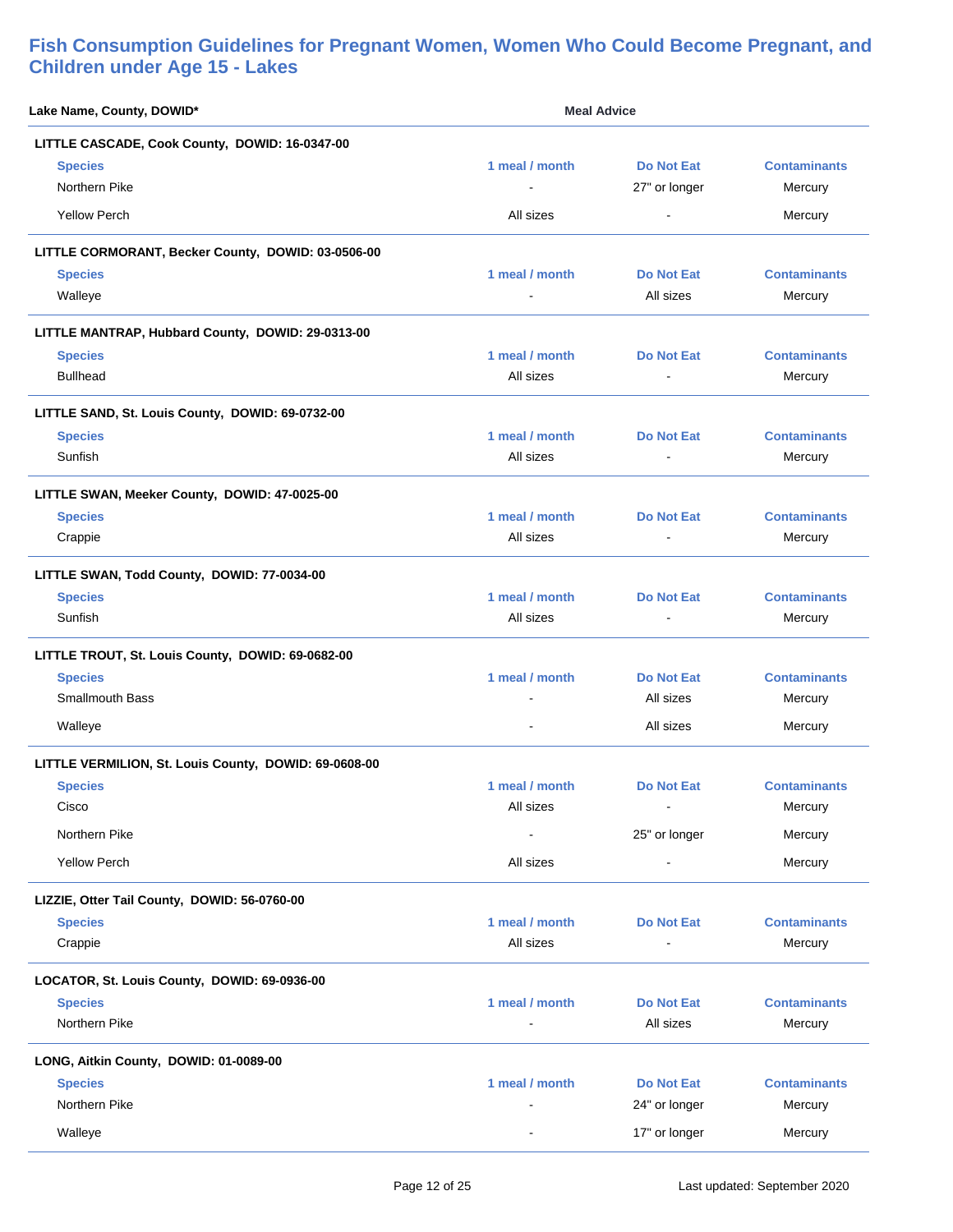| Lake Name, County, DOWID*                           | <b>Meal Advice</b> |                   |                     |
|-----------------------------------------------------|--------------------|-------------------|---------------------|
| LONG, Kandiyohi County, DOWID: 34-0192-00           |                    |                   |                     |
| <b>Species</b>                                      | 1 meal / month     | <b>Do Not Eat</b> | <b>Contaminants</b> |
| <b>Bullhead</b>                                     | All sizes          |                   | Mercury             |
| LONG, St. Louis County, DOWID: 69-0495-00           |                    |                   |                     |
| <b>Species</b>                                      | 1 meal / month     | Do Not Eat        | <b>Contaminants</b> |
| Crappie                                             | All sizes          | $\blacksquare$    | Mercury             |
| Walleye                                             |                    | All sizes         | Mercury             |
| LONG, St. Louis County, DOWID: 69-0859-00           |                    |                   |                     |
| <b>Species</b>                                      | 1 meal / month     | <b>Do Not Eat</b> | <b>Contaminants</b> |
| Cisco                                               | All sizes          | $\blacksquare$    | Mercury             |
| Walleye                                             |                    | All sizes         | Mercury             |
| LONG ISLAND, Cook County, DOWID: 16-0460-00         |                    |                   |                     |
| <b>Species</b>                                      | 1 meal / month     | Do Not Eat        | <b>Contaminants</b> |
| Northern Pike                                       | $\blacksquare$     | All sizes         | Mercury             |
| LONG LOST, Clearwater County, DOWID: 15-0068-00     |                    |                   |                     |
| <b>Species</b>                                      | 1 meal / month     | <b>Do Not Eat</b> | <b>Contaminants</b> |
| Crappie                                             | All sizes          |                   | Mercury             |
| LONG TOM, Big Stone County, DOWID: 06-0029-00       |                    |                   |                     |
| <b>Species</b>                                      | 1 meal / month     | <b>Do Not Eat</b> | <b>Contaminants</b> |
| Crappie                                             | All sizes          | $\blacksquare$    | Mercury             |
| <b>Yellow Perch</b>                                 | All sizes          | $\blacksquare$    | Mercury             |
| LOON, Cass County, DOWID: 11-0226-00                |                    |                   |                     |
| <b>Species</b>                                      | 1 meal / month     | Do Not Eat        | <b>Contaminants</b> |
| Walleye                                             |                    | All sizes         | Mercury             |
| LOON, Cook County, DOWID: 16-0448-00                |                    |                   |                     |
| <b>Species</b>                                      | 1 meal / month     | <b>Do Not Eat</b> | <b>Contaminants</b> |
| Northern Pike                                       |                    | All sizes         | Mercury             |
| LOON, St. Louis County, DOWID: 69-0470-00           |                    |                   |                     |
| <b>Species</b>                                      | 1 meal / month     | <b>Do Not Eat</b> | <b>Contaminants</b> |
| Crappie                                             | All sizes          |                   | Mercury             |
| LOWER COMSTOCK, St. Louis County, DOWID: 69-0412-02 |                    |                   |                     |
| <b>Species</b>                                      | 1 meal / month     | <b>Do Not Eat</b> | <b>Contaminants</b> |
| Crappie                                             | All sizes          | $\overline{a}$    | Mercury             |
| Walleye                                             | $\blacksquare$     | All sizes         | Mercury             |
| LOWER PAUNESS, St. Louis County, DOWID: 69-0464-00  |                    |                   |                     |
| <b>Species</b>                                      | 1 meal / month     | <b>Do Not Eat</b> | <b>Contaminants</b> |
| <b>Yellow Perch</b>                                 | All sizes          |                   | Mercury             |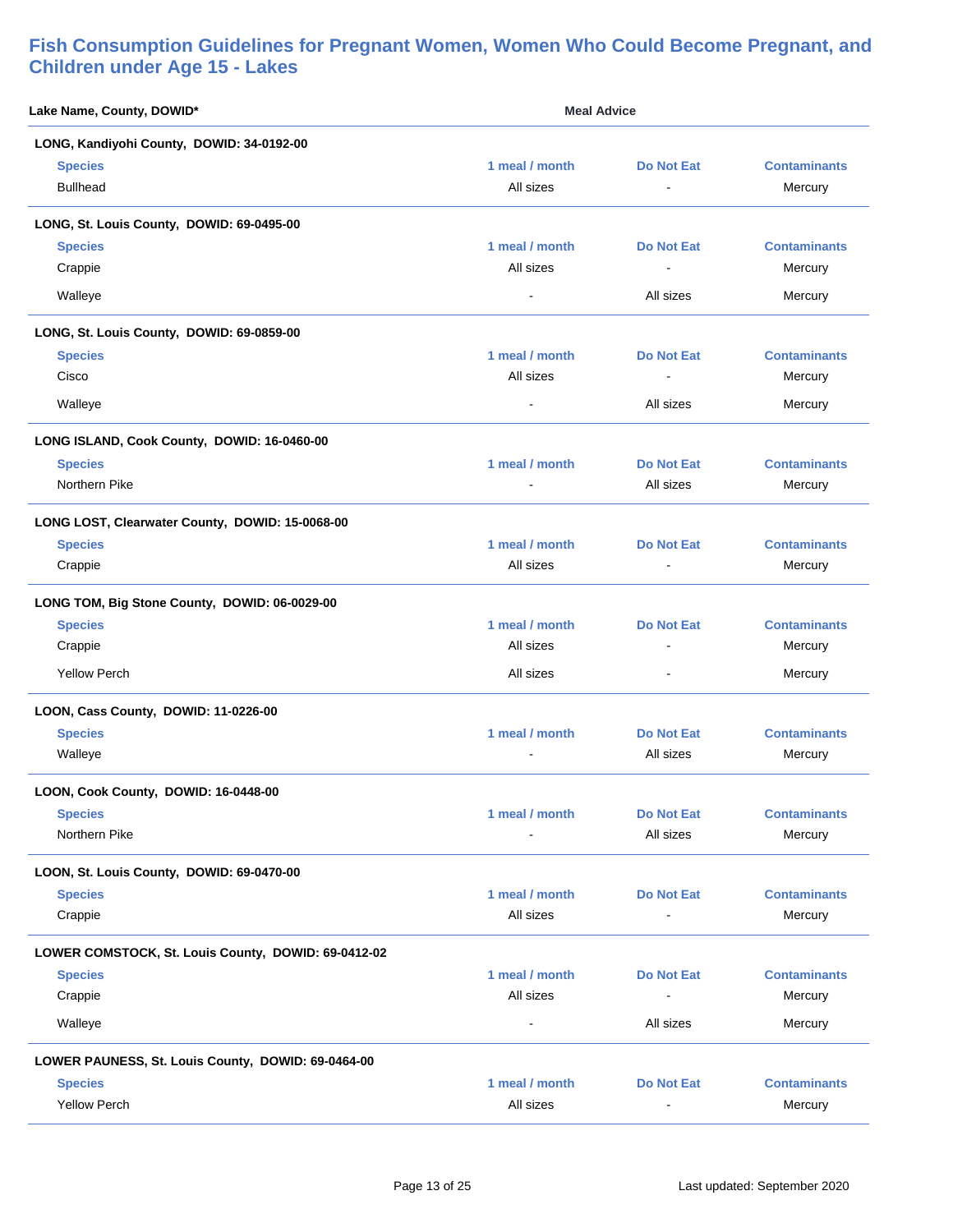| Lake Name, County, DOWID*                       | <b>Meal Advice</b> |                   |                     |
|-------------------------------------------------|--------------------|-------------------|---------------------|
| LYNX, St. Louis County, DOWID: 69-0383-00       |                    |                   |                     |
| <b>Species</b>                                  | 1 meal / month     | <b>Do Not Eat</b> | <b>Contaminants</b> |
| Walleye                                         |                    | All sizes         | Mercury             |
| MASHKENODE, St. Louis County, DOWID: 69-0725-00 |                    |                   |                     |
| <b>Species</b>                                  | 1 meal / month     | <b>Do Not Eat</b> | <b>Contaminants</b> |
| Crappie                                         | All sizes          |                   | Mercury             |
| MAUD, Becker County, DOWID: 03-0500-00          |                    |                   |                     |
| <b>Species</b>                                  | 1 meal / month     | <b>Do Not Eat</b> | <b>Contaminants</b> |
| <b>Bullhead</b>                                 | All sizes          |                   | Mercury             |
| Walleye                                         |                    | 24" or longer     | Mercury             |
| MAUDE, St. Louis County, DOWID: 69-0590-00      |                    |                   |                     |
| <b>Species</b>                                  | 1 meal / month     | <b>Do Not Eat</b> | <b>Contaminants</b> |
| Northern Pike                                   | $\blacksquare$     | All sizes         | Mercury             |
| <b>Yellow Perch</b>                             | All sizes          | $\blacksquare$    | Mercury             |
| MEDITATION, Cook County, DOWID: 16-0583-00      |                    |                   |                     |
| <b>Species</b>                                  | 1 meal / month     | <b>Do Not Eat</b> | <b>Contaminants</b> |
| <b>Brook Trout</b>                              | All sizes          | $\blacksquare$    | Mercury             |
| MILL, Douglas County, DOWID: 21-0180-00         |                    |                   |                     |
| <b>Species</b>                                  | 1 meal / month     | <b>Do Not Eat</b> | <b>Contaminants</b> |
| Crappie                                         | All sizes          |                   | Mercury             |
| MINA, Douglas County, DOWID: 21-0108-00         |                    |                   |                     |
| <b>Species</b>                                  | 1 meal / month     | Do Not Eat        | <b>Contaminants</b> |
| Walleye                                         |                    | 20" or longer     | Mercury             |
| MINISTER, St. Louis County, DOWID: 69-0065-00   |                    |                   |                     |
| <b>Species</b>                                  | 1 meal / month     | Do Not Eat        | <b>Contaminants</b> |
| Sunfish                                         | All sizes          | $\blacksquare$    | Mercury             |
| MINNEWASHTA, Carver County, DOWID: 10-0009-00   |                    |                   |                     |
| <b>Species</b>                                  | 1 meal / month     | <b>Do Not Eat</b> | <b>Contaminants</b> |
| <b>Bullhead</b>                                 | All sizes          | ä,                | Mercury             |
| MINNEWASKA, Pope County, DOWID: 61-0130-00      |                    |                   |                     |
| <b>Species</b>                                  | 1 meal / month     | <b>Do Not Eat</b> | <b>Contaminants</b> |
| <b>Bullhead</b>                                 | All sizes          | $\blacksquare$    | Mercury             |
| MINNIE-BELLE, Meeker County, DOWID: 47-0119-00  |                    |                   |                     |
| <b>Species</b>                                  | 1 meal / month     | <b>Do Not Eat</b> | <b>Contaminants</b> |
| <b>Bullhead</b>                                 | All sizes          |                   | Mercury             |
| MOOSE, Lake County, DOWID: 38-0644-00           |                    |                   |                     |
| <b>Species</b>                                  | 1 meal / month     | <b>Do Not Eat</b> | <b>Contaminants</b> |
| Northern Pike                                   |                    | 32" or longer     | Mercury             |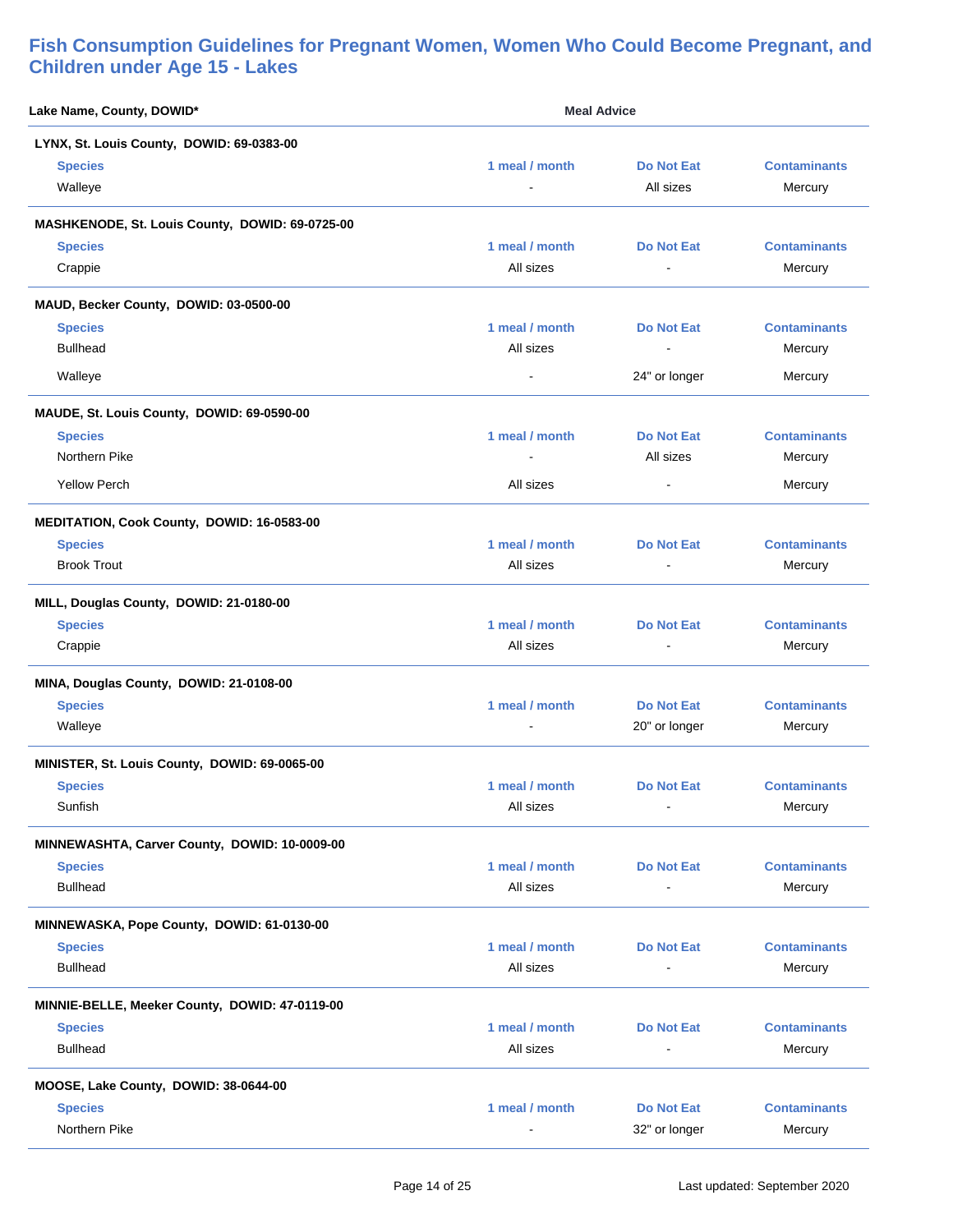| Lake Name, County, DOWID*                    |                  | <b>Meal Advice</b> |                     |
|----------------------------------------------|------------------|--------------------|---------------------|
| MOOSE, St. Louis County, DOWID: 69-0806-00   |                  |                    |                     |
| <b>Species</b>                               | 1 meal / month   | <b>Do Not Eat</b>  | <b>Contaminants</b> |
| Crappie                                      | All sizes        |                    | Mercury             |
| MOOSEHEAD, Carlton County, DOWID: 09-0041-00 |                  |                    |                     |
| <b>Species</b>                               | 1 meal / month   | <b>Do Not Eat</b>  | <b>Contaminants</b> |
| Crappie                                      | All sizes        | $\blacksquare$     | Mercury             |
| Walleye                                      |                  | 19" or longer      | Mercury             |
| MOULTON, Aitkin County, DOWID: 01-0212-00    |                  |                    |                     |
| <b>Species</b>                               | 1 meal / month   | <b>Do Not Eat</b>  | <b>Contaminants</b> |
| <b>Bullhead</b>                              | All sizes        | $\overline{a}$     | Mercury             |
| Crappie                                      | All sizes        | $\sim$             | Mercury             |
| MUDRO, St. Louis County, DOWID: 69-0078-00   |                  |                    |                     |
| <b>Species</b>                               | 1 meal / month   | <b>Do Not Eat</b>  | <b>Contaminants</b> |
| <b>Burbot</b>                                |                  | All sizes          | Mercury             |
| Cisco                                        | All sizes        | $\blacksquare$     | Mercury             |
| Northern Pike                                | $\blacksquare$   | All sizes          | Mercury             |
| MUSKRAT, Becker County, DOWID: 03-0360-00    |                  |                    |                     |
| <b>Species</b>                               | 1 meal / month   | <b>Do Not Eat</b>  | <b>Contaminants</b> |
| Crappie                                      | All sizes        |                    | Mercury             |
| NELS, St. Louis County, DOWID: 69-0080-00    |                  |                    |                     |
| <b>Species</b>                               | 1 meal / month   | <b>Do Not Eat</b>  | <b>Contaminants</b> |
| Northern Pike                                |                  | 21" or longer      | Mercury             |
| Sunfish                                      | All sizes        | $\blacksquare$     | Mercury             |
| Walleye                                      |                  | All sizes          | Mercury             |
| NEWTON, Lake County, DOWID: 38-0784-00       |                  |                    |                     |
| <b>Species</b>                               | 1 meal / month   | <b>Do Not Eat</b>  | <b>Contaminants</b> |
| <b>Yellow Perch</b>                          | All sizes        |                    | Mercury             |
| NIGH, St. Louis County, DOWID: 69-0457-00    |                  |                    |                     |
| <b>Species</b>                               | 1 meal / month   | <b>Do Not Eat</b>  | <b>Contaminants</b> |
| Walleye                                      | shorter than 17" | 17" or longer      | Mercury             |
| NINEMILE, Lake County, DOWID: 38-0033-00     |                  |                    |                     |
| <b>Species</b>                               | 1 meal / month   | <b>Do Not Eat</b>  | <b>Contaminants</b> |
| <b>Yellow Perch</b>                          | All sizes        |                    | Mercury             |
| NOKAY, Crow Wing County, DOWID: 18-0104-00   |                  |                    |                     |
| <b>Species</b>                               | 1 meal / month   | <b>Do Not Eat</b>  | <b>Contaminants</b> |
| Sunfish                                      | All sizes        |                    | Mercury             |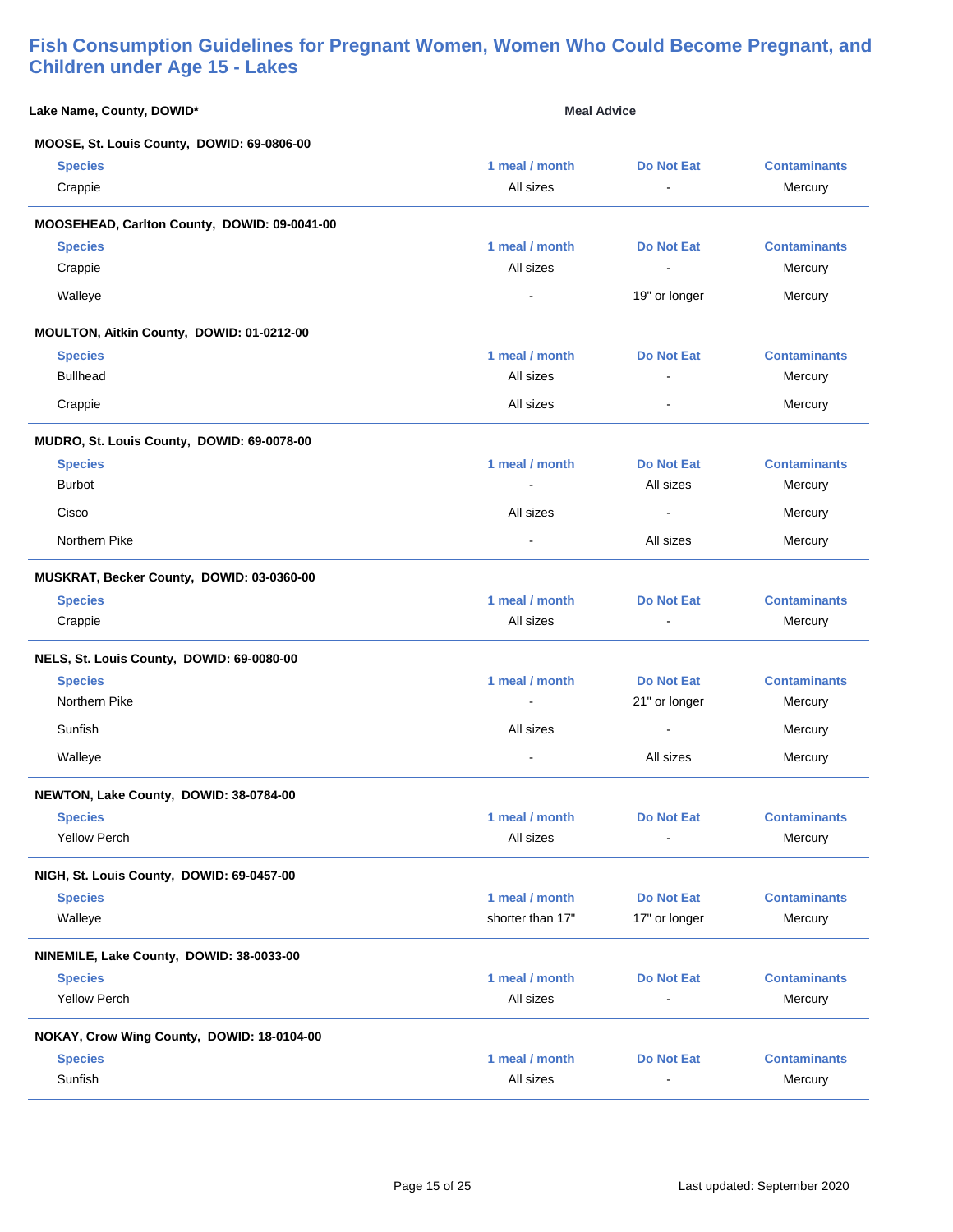| Lake Name, County, DOWID*                         | <b>Meal Advice</b>          |                                     |                                |
|---------------------------------------------------|-----------------------------|-------------------------------------|--------------------------------|
| NORTH BROWN'S, Stearns County, DOWID: 73-0147-00  |                             |                                     |                                |
| <b>Species</b><br><b>Bullhead</b>                 | 1 meal / month<br>All sizes | <b>Do Not Eat</b><br>$\blacksquare$ | <b>Contaminants</b><br>Mercury |
| Crappie                                           | All sizes                   | $\blacksquare$                      | Mercury                        |
| NORTH LIDA, Otter Tail County, DOWID: 56-0747-01  |                             |                                     |                                |
| <b>Species</b>                                    | 1 meal / month              | <b>Do Not Eat</b>                   | <b>Contaminants</b>            |
| <b>Bullhead</b>                                   | All sizes                   |                                     | Mercury                        |
| NORTH MCDOUGAL, Lake County, DOWID: 38-0686-00    |                             |                                     |                                |
| <b>Species</b>                                    | 1 meal / month              | <b>Do Not Eat</b>                   | <b>Contaminants</b>            |
| <b>Yellow Perch</b>                               | All sizes                   | $\blacksquare$                      | Mercury                        |
| NORTH TWIN, St. Louis County, DOWID: 69-0419-00   |                             |                                     |                                |
| <b>Species</b>                                    | 1 meal / month              | <b>Do Not Eat</b>                   | <b>Contaminants</b>            |
| Crappie                                           | All sizes                   |                                     | Mercury                        |
| Sunfish                                           | All sizes                   | $\blacksquare$                      | Mercury                        |
| O'BRIEN RES. #4, Itasca County, DOWID: 31-1225-00 |                             |                                     |                                |
| <b>Species</b>                                    | 1 meal / month              | <b>Do Not Eat</b>                   | <b>Contaminants</b>            |
| <b>Yellow Perch</b>                               | All sizes                   | $\blacksquare$                      | Mercury                        |
| OLE, St. Louis County, DOWID: 69-0175-00          |                             |                                     |                                |
| <b>Species</b>                                    | 1 meal / month              | <b>Do Not Eat</b>                   | <b>Contaminants</b>            |
| Sunfish                                           | All sizes                   | $\blacksquare$                      | Mercury                        |
| Walleye                                           |                             | All sizes                           | Mercury                        |
| <b>Yellow Perch</b>                               | All sizes                   |                                     | Mercury                        |
| OLSON, Washington County, DOWID: 82-0103-00       |                             |                                     |                                |
| <b>Species</b>                                    | 1 meal / month              | Do Not Eat                          | <b>Contaminants</b>            |
| <b>Bullhead</b>                                   | All sizes                   |                                     | Mercury                        |
| ORCHARD, Dakota County, DOWID: 19-0031-00         |                             |                                     |                                |
| <b>Species</b>                                    | 1 meal / month              | <b>Do Not Eat</b>                   | <b>Contaminants</b>            |
| <b>Bullhead</b>                                   | All sizes                   |                                     | Mercury                        |
| Largemouth Bass                                   | $\blacksquare$              | All sizes                           | Mercury                        |
| ORGAN, Lake County, DOWID: 38-0067-00             |                             |                                     |                                |
| <b>Species</b>                                    | 1 meal / month              | <b>Do Not Eat</b>                   | <b>Contaminants</b>            |
| Northern Pike                                     |                             | All sizes                           | Mercury                        |
| OSLO, St. Louis County, DOWID: 69-0838-00         |                             |                                     |                                |
| <b>Species</b>                                    | 1 meal / month              | <b>Do Not Eat</b>                   | <b>Contaminants</b>            |
| Northern Pike                                     |                             | All sizes                           | Mercury                        |
| OTTO, St. Louis County, DOWID: 69-0144-00         |                             |                                     |                                |
| <b>Species</b>                                    | 1 meal / month              | <b>Do Not Eat</b>                   | <b>Contaminants</b>            |
| <b>Yellow Perch</b>                               | All sizes                   | $\blacksquare$                      | Mercury                        |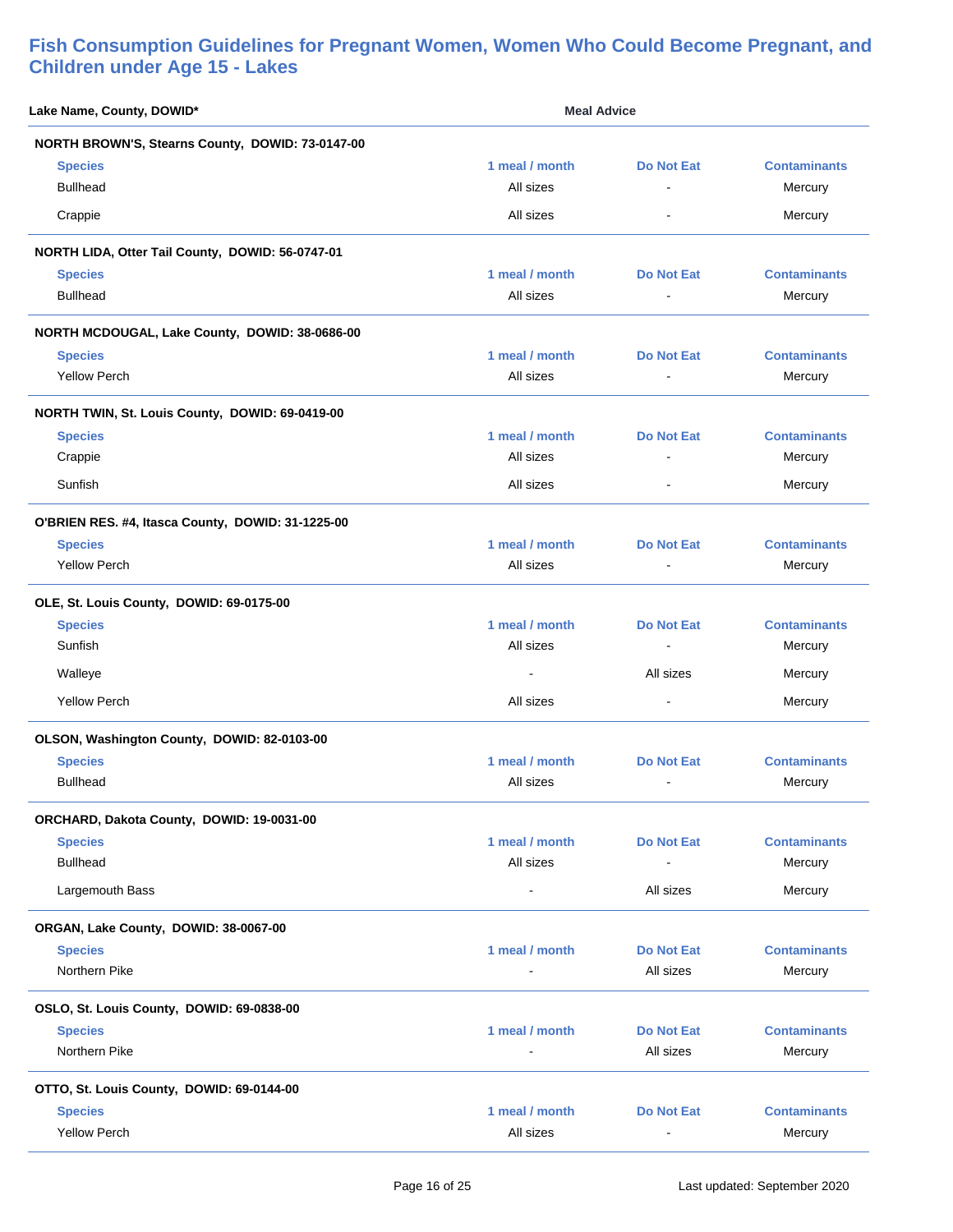| Lake Name, County, DOWID*                               | <b>Meal Advice</b> |                          |                     |
|---------------------------------------------------------|--------------------|--------------------------|---------------------|
| OYSTER, St. Louis County, DOWID: 69-0330-00             |                    |                          |                     |
| <b>Species</b>                                          | 1 meal / month     | <b>Do Not Eat</b>        | <b>Contaminants</b> |
| Northern Pike                                           |                    | 25" or longer            | Mercury             |
| PAGE, Stevens County, DOWID: 75-0019-00                 |                    |                          |                     |
| <b>Species</b>                                          | 1 meal / month     | <b>Do Not Eat</b>        | <b>Contaminants</b> |
| <b>Yellow Perch</b>                                     | All sizes          |                          | Mercury             |
| PAPOOSE, Crow Wing County, DOWID: 18-0206-00            |                    |                          |                     |
| <b>Species</b>                                          | 1 meal / month     | <b>Do Not Eat</b>        | <b>Contaminants</b> |
| Crappie                                                 | All sizes          |                          | Mercury             |
| PERENT, Lake County, DOWID: 38-0220-00                  |                    |                          |                     |
| <b>Species</b>                                          | 1 meal / month     | <b>Do Not Eat</b>        | <b>Contaminants</b> |
| Northern Pike                                           |                    | All sizes                | Mercury             |
| <b>Yellow Perch</b>                                     | All sizes          | $\sim$                   | Mercury             |
| PHALEN, Ramsey County, DOWID: 62-0013-00                |                    |                          |                     |
| <b>Species</b>                                          | 1 meal / month     | <b>Do Not Eat</b>        | <b>Contaminants</b> |
| Walleye                                                 |                    | All sizes                | Mercury             |
| PICKET, St. Louis County, DOWID: 69-0079-00             |                    |                          |                     |
| <b>Species</b>                                          | 1 meal / month     | <b>Do Not Eat</b>        | <b>Contaminants</b> |
| Walleye                                                 |                    | All sizes                | Mercury             |
| PIKE, Cook County, DOWID: 16-0252-00                    |                    |                          |                     |
| <b>Species</b>                                          | 1 meal / month     | <b>Do Not Eat</b>        | <b>Contaminants</b> |
| Northern Pike                                           |                    | All sizes                | Mercury             |
| PIKE RIVER FLOWAGE, St. Louis County, DOWID: 69-0580-00 |                    |                          |                     |
| <b>Species</b>                                          | 1 meal / month     | <b>Do Not Eat</b>        | <b>Contaminants</b> |
| <b>Yellow Perch</b>                                     | All sizes          | ٠                        | Mercury             |
| PINE, Aitkin County, DOWID: 01-0001-00                  |                    |                          |                     |
| <b>Species</b>                                          | 1 meal / month     | <b>Do Not Eat</b>        | <b>Contaminants</b> |
| Walleye                                                 |                    | 20" or longer            | Mercury             |
| PINE, Clearwater County, DOWID: 15-0149-00              |                    |                          |                     |
| <b>Species</b>                                          | 1 meal / month     | <b>Do Not Eat</b>        | <b>Contaminants</b> |
| Crappie                                                 | All sizes          | $\overline{\phantom{a}}$ | Mercury             |
| PINE, Cook County, DOWID: 16-0194-00                    |                    |                          |                     |
| <b>Species</b>                                          | 1 meal / month     | <b>Do Not Eat</b>        | <b>Contaminants</b> |
| <b>Brook Trout</b>                                      | All sizes          | $\overline{\phantom{a}}$ | Mercury             |
| PLEASANT, St. Louis County, DOWID: 69-0655-00           |                    |                          |                     |
| <b>Species</b>                                          | 1 meal / month     | <b>Do Not Eat</b>        | <b>Contaminants</b> |
| <b>Bullhead</b>                                         | All sizes          |                          | Mercury             |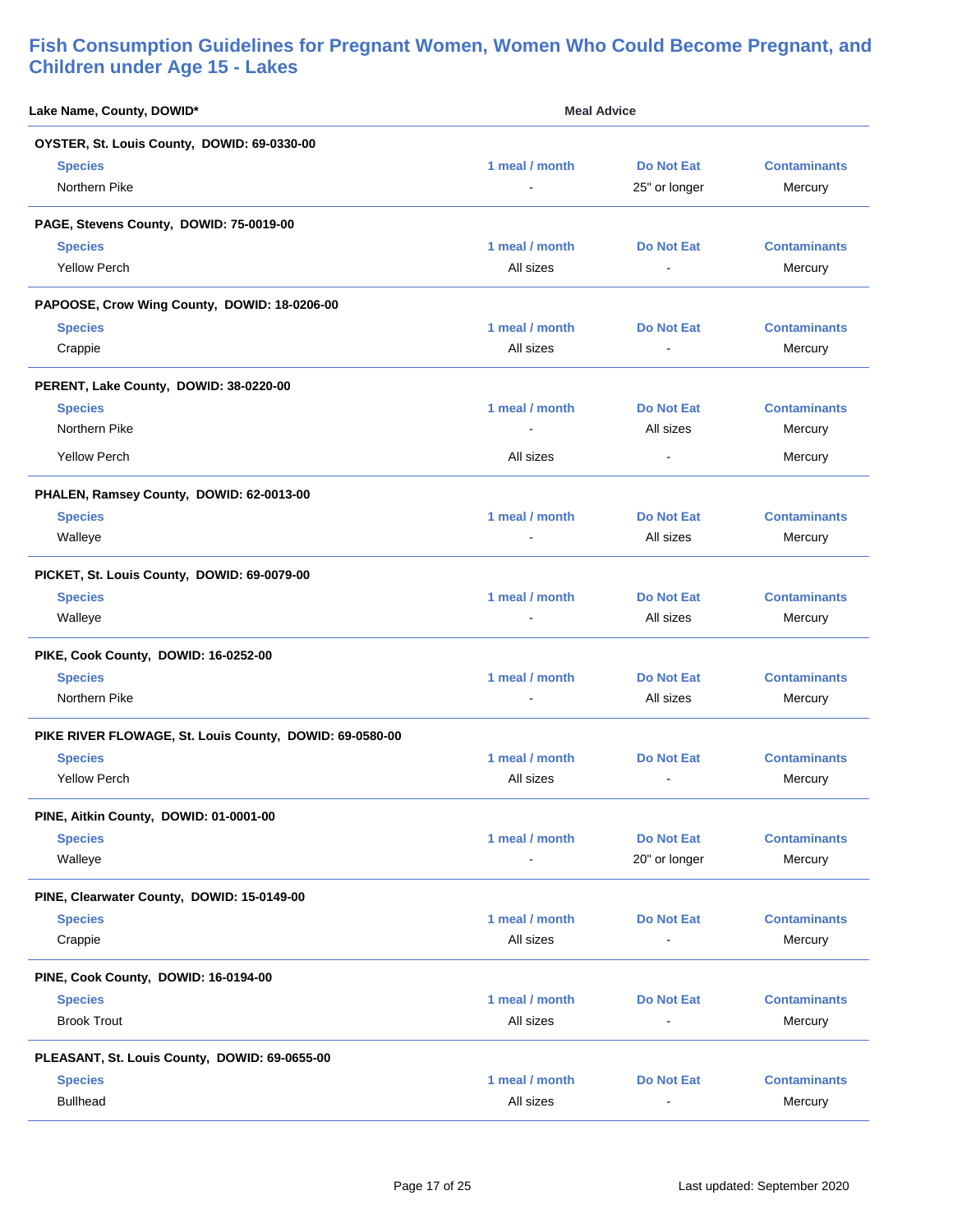| Lake Name, County, DOWID*                                  | <b>Meal Advice</b> |                   |                     |
|------------------------------------------------------------|--------------------|-------------------|---------------------|
| PLEASANT, Wright County, DOWID: 86-0251-00                 |                    |                   |                     |
| <b>Species</b>                                             | 1 meal / month     | <b>Do Not Eat</b> | <b>Contaminants</b> |
| <b>Bullhead</b>                                            | All sizes          | $\blacksquare$    | Mercury             |
| POLLY, Lake County, DOWID: 38-0104-00                      |                    |                   |                     |
| <b>Species</b>                                             | 1 meal / month     | <b>Do Not Eat</b> | <b>Contaminants</b> |
| <b>Yellow Perch</b>                                        | All sizes          |                   | Mercury             |
| POPLAR, Cook County, DOWID: 16-0239-00                     |                    |                   |                     |
| <b>Species</b>                                             | 1 meal / month     | <b>Do Not Eat</b> | <b>Contaminants</b> |
| Lake Whitefish                                             | All sizes          |                   | Mercury             |
| PORTAGE, Cass County, DOWID: 11-0476-00                    |                    |                   |                     |
| <b>Species</b>                                             | 1 meal / month     | <b>Do Not Eat</b> | <b>Contaminants</b> |
| Northern Pike                                              |                    | 30" or longer     | Mercury             |
| POWDERHORN, Hennepin County, DOWID: 27-0014-00             |                    |                   |                     |
| <b>Species</b>                                             | 1 meal / month     | <b>Do Not Eat</b> | <b>Contaminants</b> |
| Crappie                                                    | All sizes          | $\blacksquare$    | Mercury             |
| PRAIRIE, Itasca County, DOWID: 31-0384-00                  |                    |                   |                     |
| <b>Species</b>                                             | 1 meal / month     | <b>Do Not Eat</b> | <b>Contaminants</b> |
| Crappie                                                    | All sizes          |                   | Mercury             |
| Walleye                                                    |                    | 21" or longer     | Mercury             |
| RABBIT, Aitkin County, DOWID: 01-0091-00                   |                    |                   |                     |
| <b>Species</b>                                             | 1 meal / month     | <b>Do Not Eat</b> | <b>Contaminants</b> |
| <b>Bullhead</b>                                            | All sizes          |                   | Mercury             |
| RABBIT (EAST PORTION), Crow Wing County, DOWID: 18-0093-01 |                    |                   |                     |
| <b>Species</b>                                             | 1 meal / month     | <b>Do Not Eat</b> | <b>Contaminants</b> |
| Northern Pike                                              |                    | 30" or longer     | Mercury             |
| RAT, Aitkin County, DOWID: 01-0077-00                      |                    |                   |                     |
| <b>Species</b>                                             | 1 meal / month     | <b>Do Not Eat</b> | <b>Contaminants</b> |
| <b>Bullhead</b>                                            | All sizes          |                   | Mercury             |
| REBECCA, Dakota County, DOWID: 19-0003-00                  |                    |                   |                     |
| <b>Species</b>                                             | 1 meal / month     | <b>Do Not Eat</b> | <b>Contaminants</b> |
| Crappie                                                    | All sizes          |                   | Mercury PFOS        |
| Sunfish                                                    | All sizes          | $\blacksquare$    | Mercury PFOS        |
| REITZ, Carver County, DOWID: 10-0052-00                    |                    |                   |                     |
| <b>Species</b>                                             | 1 meal / month     | <b>Do Not Eat</b> | <b>Contaminants</b> |
| Crappie                                                    | All sizes          |                   | Mercury             |
|                                                            |                    |                   |                     |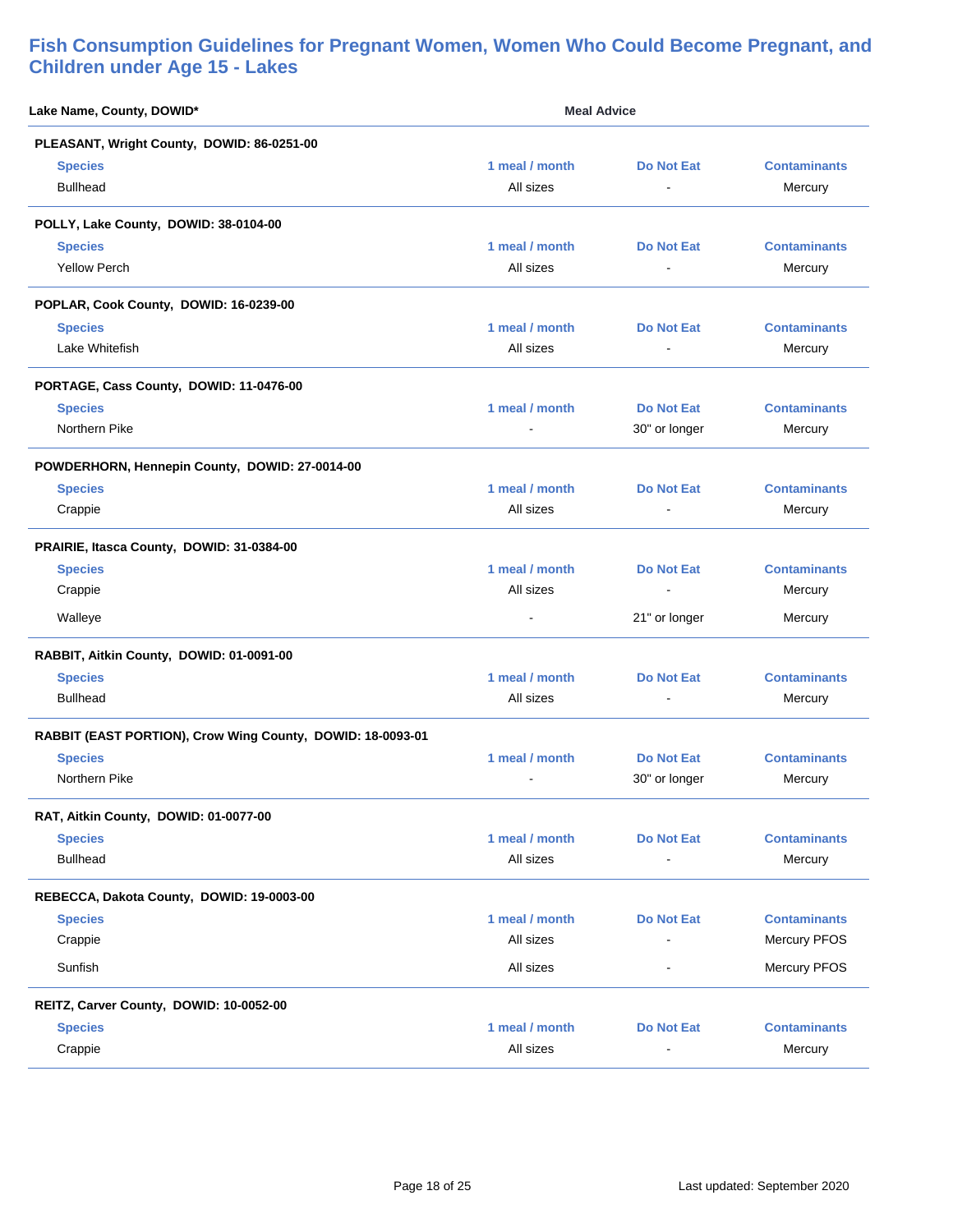| Lake Name, County, DOWID*                            | <b>Meal Advice</b>       |                          |                     |
|------------------------------------------------------|--------------------------|--------------------------|---------------------|
| REMOTE, Aitkin County, DOWID: 01-0038-00             |                          |                          |                     |
| <b>Species</b>                                       | 1 meal / month           | <b>Do Not Eat</b>        | <b>Contaminants</b> |
| <b>Bullhead</b>                                      | All sizes                | ÷.                       | Mercury             |
| Crappie                                              | All sizes                | $\blacksquare$           | Mercury             |
| REST AREA POND, Washington County, DOWID: 82-0514-00 |                          |                          |                     |
| <b>Species</b>                                       | 1 meal / month           | <b>Do Not Eat</b>        | <b>Contaminants</b> |
| All species                                          |                          | All sizes                | <b>PFOS</b>         |
| RICE, Itasca County, DOWID: 31-0717-00               |                          |                          |                     |
| <b>Species</b>                                       | 1 meal / month           | <b>Do Not Eat</b>        | <b>Contaminants</b> |
| Walleye                                              | $\overline{\phantom{a}}$ | All sizes                | Mercury             |
| ROUND, Aitkin County, DOWID: 01-0023-00              |                          |                          |                     |
| <b>Species</b>                                       | 1 meal / month           | <b>Do Not Eat</b>        | <b>Contaminants</b> |
| <b>Bullhead</b>                                      | All sizes                |                          | Mercury             |
| ROUND, Aitkin County, DOWID: 01-0070-00              |                          |                          |                     |
| <b>Species</b>                                       | 1 meal / month           | <b>Do Not Eat</b>        | <b>Contaminants</b> |
| Crappie                                              | All sizes                |                          | Mercury             |
| ROUND, Aitkin County, DOWID: 01-0204-00              |                          |                          |                     |
| <b>Species</b>                                       | 1 meal / month           | <b>Do Not Eat</b>        | <b>Contaminants</b> |
| Crappie                                              | All sizes                | $\overline{\phantom{a}}$ | Mercury             |
| ROUND, Hennepin County, DOWID: 27-0071-00            |                          |                          |                     |
| <b>Species</b>                                       | 1 meal / month           | <b>Do Not Eat</b>        | <b>Contaminants</b> |
| Walleye                                              |                          | All sizes                | Mercury             |
| RYAN, St. Louis County, DOWID: 69-0835-00            |                          |                          |                     |
| <b>Species</b>                                       | 1 meal / month           | <b>Do Not Eat</b>        | <b>Contaminants</b> |
| Northern Pike                                        |                          | All sizes                | Mercury             |
| SABIN, St. Louis County, DOWID: 69-0434-01           |                          |                          |                     |
| <b>Species</b>                                       | 1 meal / month           | <b>Do Not Eat</b>        | <b>Contaminants</b> |
| Northern Pike                                        |                          | All sizes                | Mercury             |
| Sunfish                                              | All sizes                | $\blacksquare$           | Mercury             |
| Walleye                                              | $\blacksquare$           | All sizes                | Mercury             |
| SAGANAGA, Cook County, DOWID: 16-0633-00             |                          |                          |                     |
| <b>Species</b>                                       | 1 meal / month           | <b>Do Not Eat</b>        | <b>Contaminants</b> |
| <b>Yellow Perch</b>                                  | All sizes                | $\blacksquare$           | Mercury             |
| SALO, St. Louis County, DOWID: 69-0036-00            |                          |                          |                     |
| <b>Species</b>                                       | 1 meal / month           | <b>Do Not Eat</b>        | <b>Contaminants</b> |
| Crappie                                              | All sizes                | $\blacksquare$           | Mercury             |
| Walleye                                              | $\blacksquare$           | All sizes                | Mercury             |
| <b>Yellow Perch</b>                                  | All sizes                | $\blacksquare$           | Mercury             |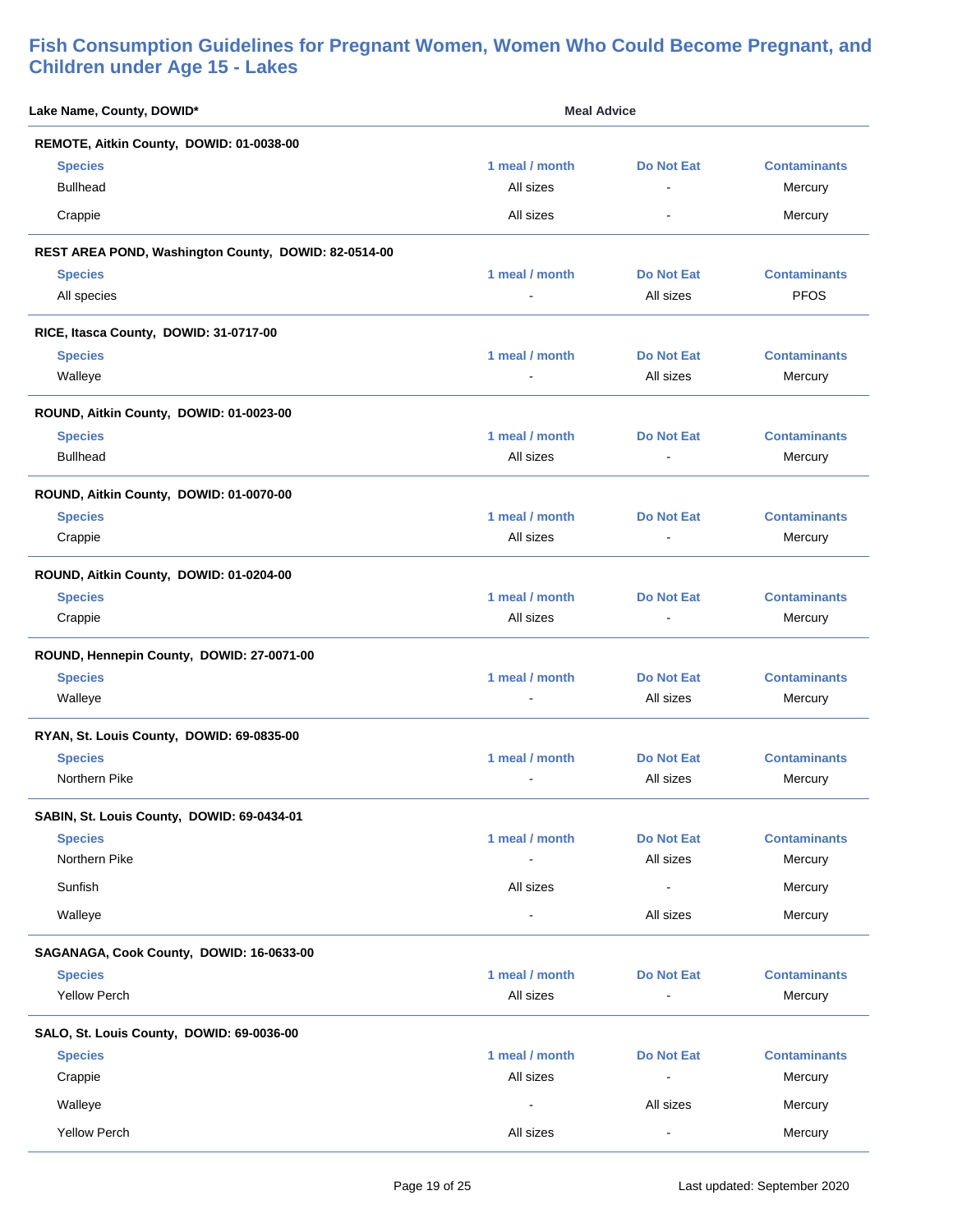| Lake Name, County, DOWID*                         | <b>Meal Advice</b> |                   |                     |
|---------------------------------------------------|--------------------|-------------------|---------------------|
| SAND POINT, St. Louis County, DOWID: 69-0617-00   |                    |                   |                     |
| <b>Species</b>                                    | 1 meal / month     | <b>Do Not Eat</b> | <b>Contaminants</b> |
| Crappie                                           | All sizes          | $\blacksquare$    | Mercury             |
| Northern Pike                                     | $\blacksquare$     | 23" or longer     | Mercury             |
| <b>Yellow Perch</b>                               | All sizes          | $\blacksquare$    | Mercury             |
| SANDPIT, Lake County, DOWID: 38-0786-00           |                    |                   |                     |
| <b>Species</b>                                    | 1 meal / month     | Do Not Eat        | <b>Contaminants</b> |
| Northern Pike                                     |                    | 25" or longer     | Mercury             |
| SECTION TWELVE, Lake County, DOWID: 38-0714-00    |                    |                   |                     |
| <b>Species</b>                                    | 1 meal / month     | <b>Do Not Eat</b> | <b>Contaminants</b> |
| Cisco                                             | All sizes          |                   | Mercury             |
| SEVEN BEAVER, St. Louis County, DOWID: 69-0002-00 |                    |                   |                     |
| <b>Species</b>                                    | 1 meal / month     | <b>Do Not Eat</b> | <b>Contaminants</b> |
| <b>Yellow Perch</b>                               | All sizes          | $\blacksquare$    | Mercury             |
| SHANNON, St. Louis County, DOWID: 69-0925-00      |                    |                   |                     |
| <b>Species</b>                                    | 1 meal / month     | <b>Do Not Eat</b> | <b>Contaminants</b> |
| Walleye                                           |                    | All sizes         | Mercury             |
| SHIPMAN BASS, St. Louis County, DOWID: 69-0168-00 |                    |                   |                     |
| <b>Species</b>                                    | 1 meal / month     | Do Not Eat        | <b>Contaminants</b> |
| Sunfish                                           | All sizes          |                   | Mercury             |
| SILVER, Olmsted County, DOWID: 55-0003-00         |                    |                   |                     |
| <b>Species</b>                                    | 1 meal / month     | <b>Do Not Eat</b> | <b>Contaminants</b> |
| <b>Yellow Perch</b>                               | All sizes          | $\blacksquare$    | Mercury             |
| SILVER, St. Louis County, DOWID: 69-0662-00       |                    |                   |                     |
| <b>Species</b>                                    | 1 meal / month     | Do Not Eat        | <b>Contaminants</b> |
| Crappie                                           | All sizes          |                   | Mercury             |
| SIMLEY, Dakota County, DOWID: 19-0037-00          |                    |                   |                     |
| <b>Species</b>                                    | 1 meal / month     | <b>Do Not Eat</b> | <b>Contaminants</b> |
| Northern Pike                                     |                    | All sizes         | Mercury             |
| SINK, Lake County, DOWID: 38-0540-00              |                    |                   |                     |
| <b>Species</b>                                    | 1 meal / month     | <b>Do Not Eat</b> | <b>Contaminants</b> |
| <b>Yellow Perch</b>                               | All sizes          |                   | Mercury             |
| SLIM, St. Louis County, DOWID: 69-0181-00         |                    |                   |                     |
| <b>Species</b>                                    | 1 meal / month     | <b>Do Not Eat</b> | <b>Contaminants</b> |
| Northern Pike                                     |                    | All sizes         | Mercury             |
| Walleye                                           |                    | All sizes         | Mercury             |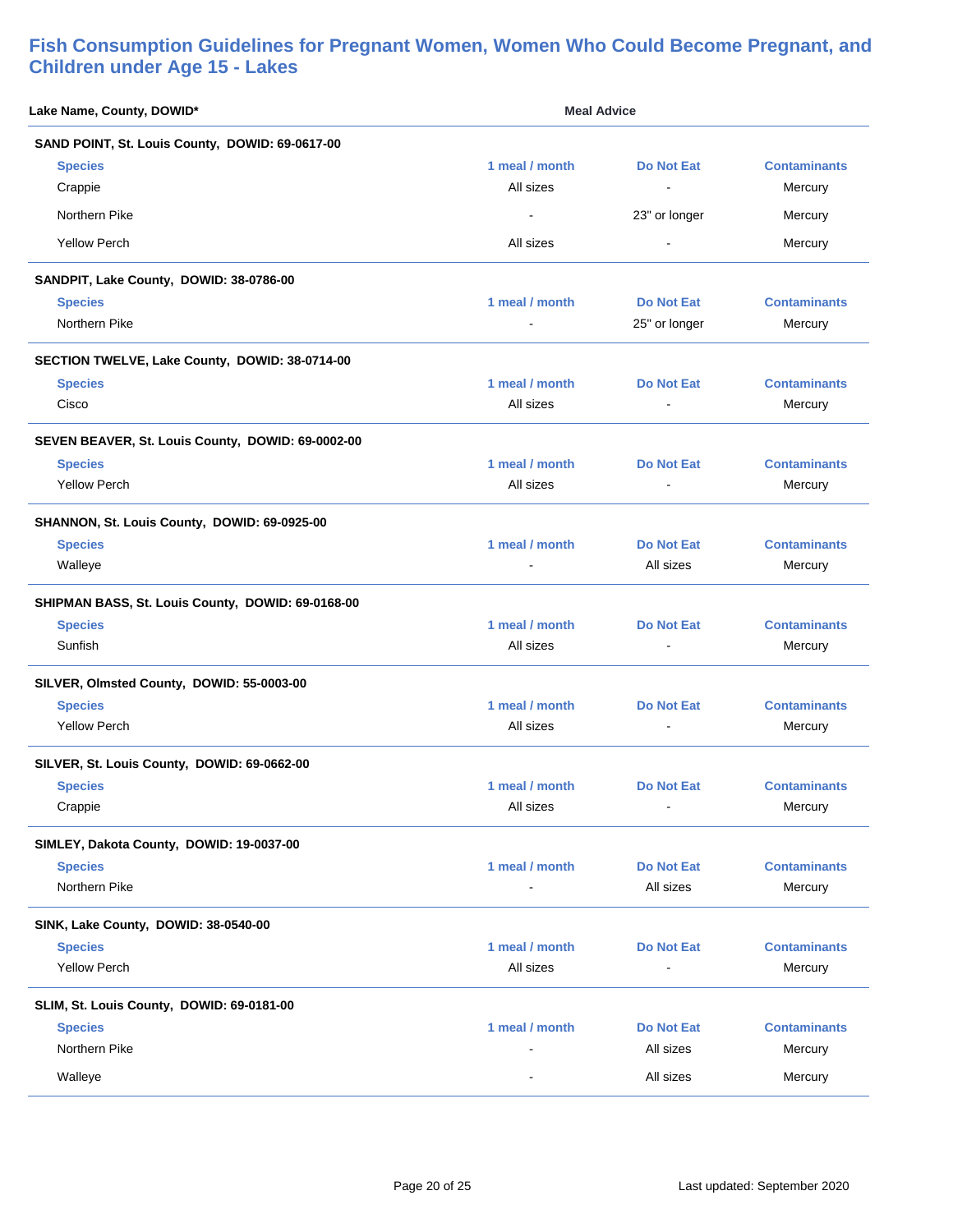| Lake Name, County, DOWID*                   | <b>Meal Advice</b> |                   |                     |
|---------------------------------------------|--------------------|-------------------|---------------------|
| SNOWBALL, Itasca County, DOWID: 31-0108-00  |                    |                   |                     |
| <b>Species</b>                              | 1 meal / month     | <b>Do Not Eat</b> | <b>Contaminants</b> |
| Northern Pike                               |                    | 26" or longer     | Mercury             |
| SOUTH FARM, Lake County, DOWID: 38-0778-00  |                    |                   |                     |
| <b>Species</b>                              | 1 meal / month     | Do Not Eat        | <b>Contaminants</b> |
| Cisco                                       | All sizes          | $\blacksquare$    | Mercury             |
| Northern Pike                               |                    | 37" or longer     | Mercury             |
| SPRING, Meeker County, DOWID: 47-0032-00    |                    |                   |                     |
| <b>Species</b>                              | 1 meal / month     | <b>Do Not Eat</b> | <b>Contaminants</b> |
| <b>Bullhead</b>                             | All sizes          | $\blacksquare$    | Mercury             |
| Sunfish                                     | All sizes          | $\blacksquare$    | Mercury             |
| SPRING, St. Louis County, DOWID: 69-0761-00 |                    |                   |                     |
| <b>Species</b>                              | 1 meal / month     | <b>Do Not Eat</b> | <b>Contaminants</b> |
| Lake Whitefish                              | All sizes          | $\blacksquare$    | Mercury             |
| Northern Pike                               | $\sim$             | All sizes         | Mercury             |
| SPURZEM, Hennepin County, DOWID: 27-0149-00 |                    |                   |                     |
| <b>Species</b>                              | 1 meal / month     | <b>Do Not Eat</b> | <b>Contaminants</b> |
| Crappie                                     | All sizes          | $\blacksquare$    | Mercury             |
| STEAMBOAT, Cass County, DOWID: 11-0504-00   |                    |                   |                     |
| <b>Species</b>                              | 1 meal / month     | Do Not Eat        | <b>Contaminants</b> |
| <b>Yellow Perch</b>                         | All sizes          | $\blacksquare$    | Mercury             |
| STEIGER, Carver County, DOWID: 10-0045-00   |                    |                   |                     |
| <b>Species</b>                              | 1 meal / month     | Do Not Eat        | <b>Contaminants</b> |
| <b>Bullhead</b>                             | All sizes          |                   | Mercury             |
| Crappie                                     | All sizes          | $\sim$            | Mercury             |
| Sunfish                                     | All sizes          |                   | Mercury             |
| STEVENS, Cass County, DOWID: 11-0116-00     |                    |                   |                     |
| <b>Species</b>                              | 1 meal / month     | <b>Do Not Eat</b> | <b>Contaminants</b> |
| Northern Pike                               | $\blacksquare$     | 31" or longer     | Mercury             |
| STRAND, St. Louis County, DOWID: 69-0529-00 |                    |                   |                     |
| <b>Species</b>                              | 1 meal / month     | <b>Do Not Eat</b> | <b>Contaminants</b> |
| Walleye                                     |                    | 23" or longer     | Mercury             |
| STUART, St. Louis County, DOWID: 69-0205-00 |                    |                   |                     |
| <b>Species</b>                              | 1 meal / month     | <b>Do Not Eat</b> | <b>Contaminants</b> |
| Northern Pike                               |                    | 27" or longer     | Mercury             |
| <b>Yellow Perch</b>                         | All sizes          | $\blacksquare$    | Mercury             |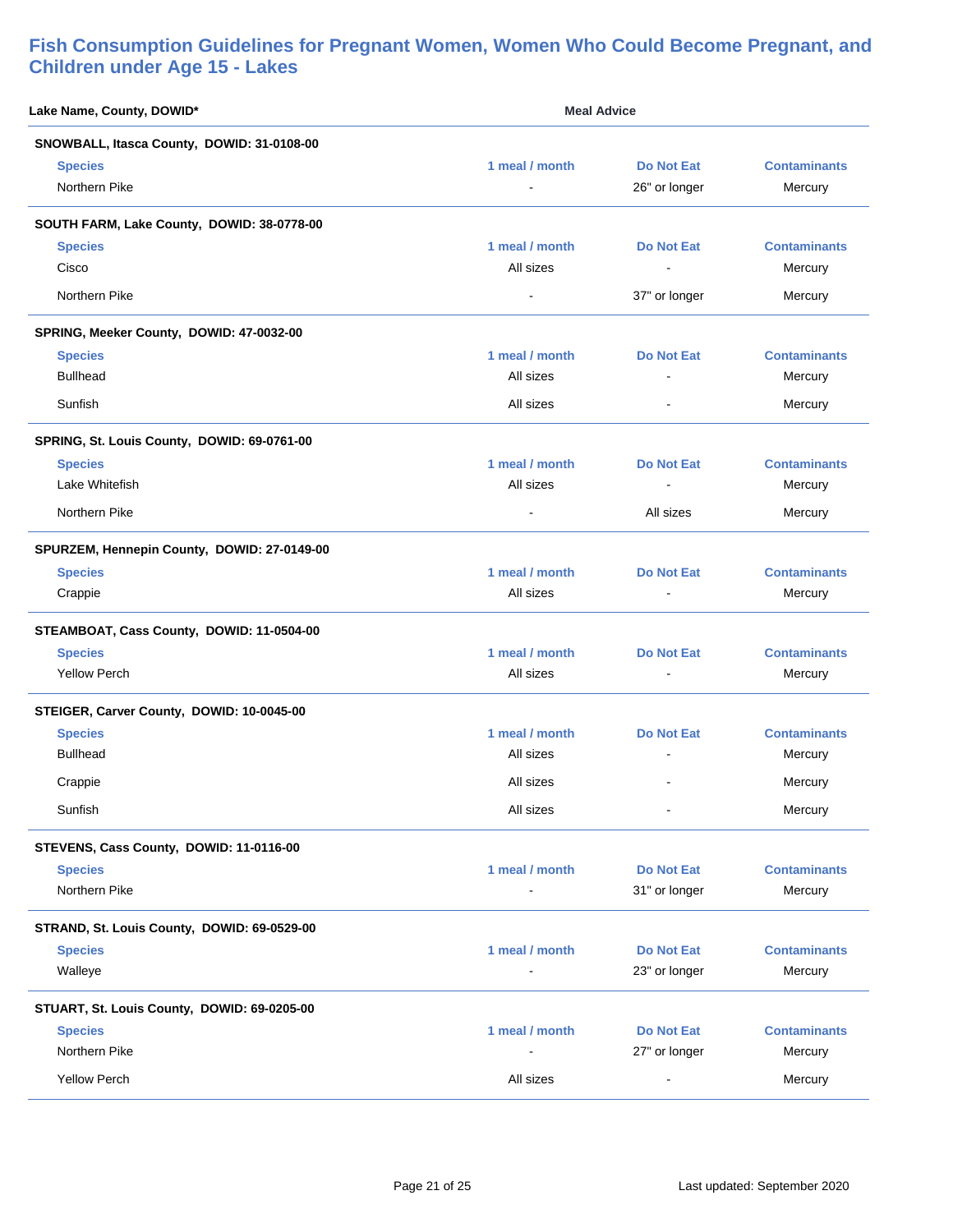| Lake Name, County, DOWID*                         | <b>Meal Advice</b> |                   |                     |
|---------------------------------------------------|--------------------|-------------------|---------------------|
| STUMP, Beltrami County, DOWID: 04-0130-01         |                    |                   |                     |
| <b>Species</b>                                    | 1 meal / month     | <b>Do Not Eat</b> | <b>Contaminants</b> |
| <b>Bullhead</b>                                   | All sizes          | L,                | Mercury             |
| <b>Yellow Perch</b>                               | All sizes          | $\blacksquare$    | Mercury             |
| SUCKER, Ramsey County, DOWID: 62-0028-00          |                    |                   |                     |
| <b>Species</b>                                    | 1 meal / month     | <b>Do Not Eat</b> | <b>Contaminants</b> |
| <b>Bullhead</b>                                   | All sizes          | $\blacksquare$    | Mercury             |
| SWAMPER, Cook County, DOWID: 16-0128-00           |                    |                   |                     |
| <b>Species</b>                                    | 1 meal / month     | <b>Do Not Eat</b> | <b>Contaminants</b> |
| Northern Pike                                     |                    | All sizes         | Mercury             |
| <b>Yellow Perch</b>                               | All sizes          | $\blacksquare$    | Mercury             |
| T, Lake County, DOWID: 38-0066-00                 |                    |                   |                     |
| <b>Species</b>                                    | 1 meal / month     | Do Not Eat        | <b>Contaminants</b> |
| Crappie                                           | All sizes          | $\blacksquare$    | Mercury             |
| TAKUCMICH, St. Louis County, DOWID: 69-0369-00    |                    |                   |                     |
| <b>Species</b>                                    | 1 meal / month     | <b>Do Not Eat</b> | <b>Contaminants</b> |
| Cisco                                             | All sizes          | $\blacksquare$    | Mercury             |
| Lake Trout                                        |                    | All sizes         | Mercury             |
| Northern Pike                                     | $\overline{a}$     | All sizes         | Mercury             |
| TAMARACK, Carlton County, DOWID: 09-0067-00       |                    |                   |                     |
| <b>Species</b>                                    | 1 meal / month     | <b>Do Not Eat</b> | <b>Contaminants</b> |
| Northern Pike                                     |                    | 27" or longer     | Mercury             |
| TAMARACK, Pine County, DOWID: 58-0024-00          |                    |                   |                     |
| <b>Species</b>                                    | 1 meal / month     | <b>Do Not Eat</b> | <b>Contaminants</b> |
| Sunfish                                           | All sizes          | $\blacksquare$    | Mercury             |
| TANNERS, Washington County, DOWID: 82-0115-00     |                    |                   |                     |
| <b>Species</b>                                    | 1 meal / month     | <b>Do Not Eat</b> | <b>Contaminants</b> |
| Sunfish                                           | All sizes          | $\blacksquare$    | <b>Mercury PFOS</b> |
| TARTAN POND, Washington County, DOWID: 82-0417-00 |                    |                   |                     |
| <b>Species</b>                                    | 1 meal / month     | <b>Do Not Eat</b> | <b>Contaminants</b> |
| All species                                       | $\blacksquare$     | All sizes         | <b>PFOS</b>         |
| TEE, St. Louis County, DOWID: 69-0083-00          |                    |                   |                     |
| <b>Species</b>                                    | 1 meal / month     | <b>Do Not Eat</b> | <b>Contaminants</b> |
| <b>Yellow Perch</b>                               | All sizes          | $\overline{a}$    | Mercury             |
| THRASHER, Cook County, DOWID: 16-0192-00          |                    |                   |                     |
| <b>Species</b>                                    | 1 meal / month     | <b>Do Not Eat</b> | <b>Contaminants</b> |
| <b>Brook Trout</b>                                | All sizes          |                   | Mercury             |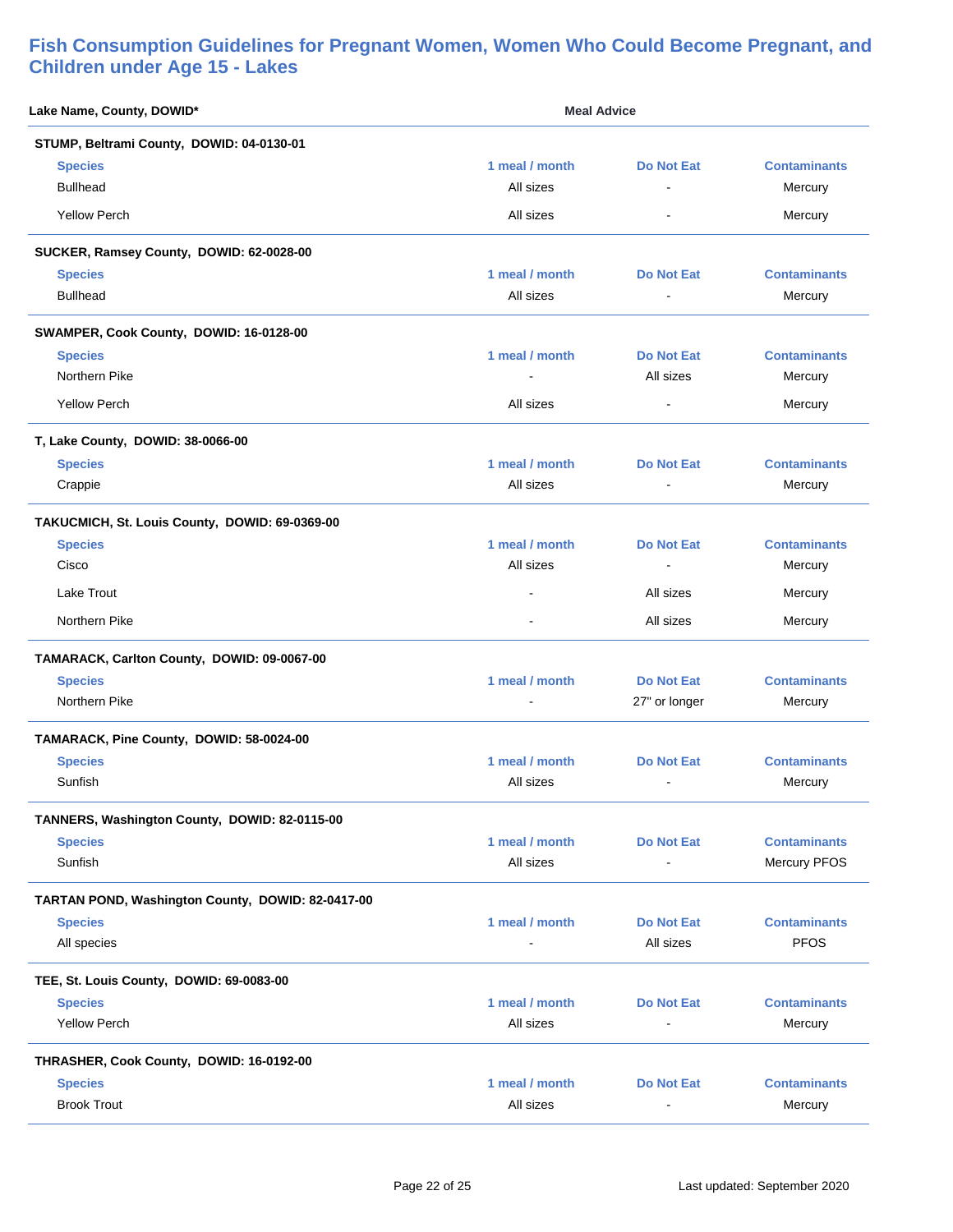| Lake Name, County, DOWID*                           | <b>Meal Advice</b> |                          |                     |
|-----------------------------------------------------|--------------------|--------------------------|---------------------|
| TOOTH, St. Louis County, DOWID: 69-0756-00          |                    |                          |                     |
| <b>Species</b>                                      | 1 meal / month     | <b>Do Not Eat</b>        | <b>Contaminants</b> |
| Northern Pike                                       |                    | All sizes                | Mercury             |
| TRILLIUM, Cass County, DOWID: 11-0270-00            |                    |                          |                     |
| <b>Species</b>                                      | 1 meal / month     | <b>Do Not Eat</b>        | <b>Contaminants</b> |
| <b>Bullhead</b>                                     | All sizes          | $\sim$                   | Mercury             |
| TROUT, Cook County, DOWID: 16-0049-00               |                    |                          |                     |
| <b>Species</b>                                      | 1 meal / month     | <b>Do Not Eat</b>        | <b>Contaminants</b> |
| Cisco                                               | All sizes          | L,                       | Mercury             |
| <b>Yellow Perch</b>                                 | All sizes          | $\blacksquare$           | Mercury             |
| TROUT, St. Louis County, DOWID: 69-0498-00          |                    |                          |                     |
| <b>Species</b>                                      | 1 meal / month     | <b>Do Not Eat</b>        | <b>Contaminants</b> |
| Northern Pike                                       | $\sim$             | 36" or longer            | Mercury             |
| TWO, Lake County, DOWID: 38-0608-00                 |                    |                          |                     |
| <b>Species</b>                                      | 1 meal / month     | <b>Do Not Eat</b>        | <b>Contaminants</b> |
| Northern Pike                                       |                    | 32" or longer            | Mercury             |
| UNION, Wright County, DOWID: 86-0298-00             |                    |                          |                     |
| <b>Species</b>                                      | 1 meal / month     | <b>Do Not Eat</b>        | <b>Contaminants</b> |
| <b>Bullhead</b>                                     | All sizes          | ÷                        | Mercury             |
| Crappie                                             | All sizes          | $\overline{\phantom{a}}$ | Mercury             |
| Walleye                                             |                    | All sizes                | Mercury             |
| UPPER COMSTOCK, St. Louis County, DOWID: 69-0412-01 |                    |                          |                     |
| <b>Species</b>                                      | 1 meal / month     | <b>Do Not Eat</b>        | <b>Contaminants</b> |
| Crappie                                             | All sizes          |                          | Mercury             |
| Sunfish                                             | All sizes          | ä,                       | Mercury             |
| Walleye                                             |                    | 17" or longer            | Mercury             |
| <b>Yellow Perch</b>                                 | All sizes          | $\blacksquare$           | Mercury             |
| UPPER PAUNESS, St. Louis County, DOWID: 69-0465-00  |                    |                          |                     |
| <b>Species</b>                                      | 1 meal / month     | <b>Do Not Eat</b>        | <b>Contaminants</b> |
| <b>Yellow Perch</b>                                 | All sizes          | $\blacksquare$           | Mercury             |
| VALLEY (unnamed), Dakota County, DOWID: 19-0348-00  |                    |                          |                     |
| <b>Species</b>                                      | 1 meal / month     | <b>Do Not Eat</b>        | <b>Contaminants</b> |
| Crappie                                             | All sizes          | $\blacksquare$           | Mercury             |
| VILLARD, Pope County, DOWID: 61-0067-00             |                    |                          |                     |
| <b>Species</b>                                      | 1 meal / month     | <b>Do Not Eat</b>        | <b>Contaminants</b> |
| Crappie                                             | All sizes          |                          | Mercury             |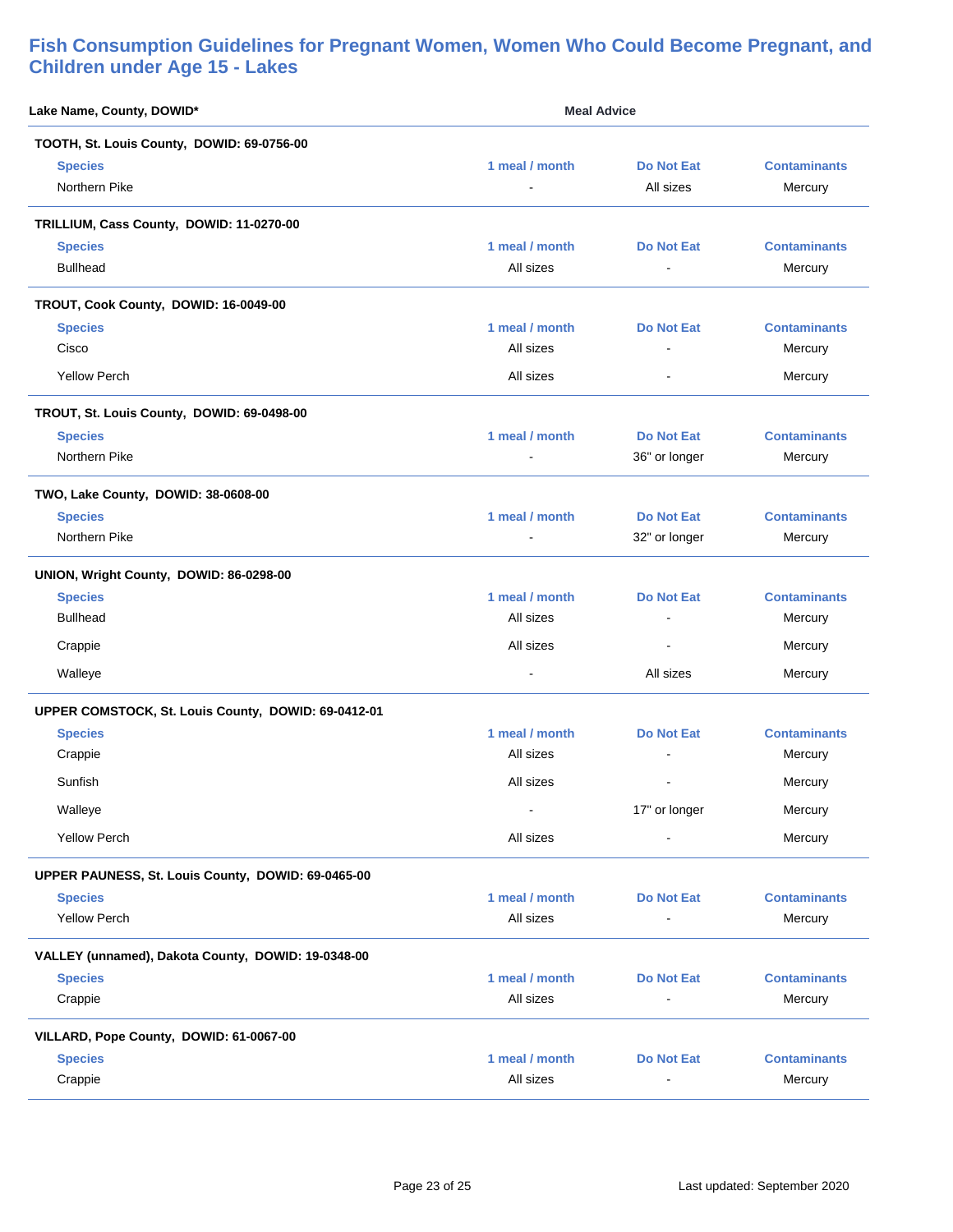| Lake Name, County, DOWID*                           | <b>Meal Advice</b>          |                                    |                                |
|-----------------------------------------------------|-----------------------------|------------------------------------|--------------------------------|
| VIRGINIA, St. Louis County, DOWID: 69-0663-00       |                             |                                    |                                |
| <b>Species</b><br>Northern Pike                     | 1 meal / month              | <b>Do Not Eat</b><br>37" or longer | <b>Contaminants</b><br>Mercury |
| VISTA, Cook County, DOWID: 16-0224-00               |                             |                                    |                                |
| <b>Species</b><br><b>Yellow Perch</b>               | 1 meal / month<br>All sizes | <b>Do Not Eat</b>                  | <b>Contaminants</b><br>Mercury |
| WACONIA, Carver County, DOWID: 10-0059-00           |                             |                                    |                                |
| <b>Species</b>                                      | 1 meal / month              | Do Not Eat                         | <b>Contaminants</b>            |
| Muskellunge                                         |                             | All sizes                          | Mercury                        |
| WAKEFIELD, Aitkin County, DOWID: 01-0036-00         |                             |                                    |                                |
| <b>Species</b>                                      | 1 meal / month              | <b>Do Not Eat</b>                  | <b>Contaminants</b>            |
| <b>Bullhead</b>                                     | All sizes                   | $\sim$                             | Mercury                        |
| WEAVER, Hennepin County, DOWID: 27-0117-00          |                             |                                    |                                |
| <b>Species</b>                                      | 1 meal / month              | Do Not Eat                         | <b>Contaminants</b>            |
| <b>Bullhead</b>                                     | All sizes                   | $\overline{\phantom{a}}$           | Mercury                        |
| Crappie                                             | All sizes                   | $\blacksquare$                     | Mercury                        |
| WEST LAKELAND PONDS, Washington County, DOWID:      |                             |                                    |                                |
| <b>Species</b>                                      | 1 meal / month              | <b>Do Not Eat</b>                  | <b>Contaminants</b>            |
| All species                                         |                             | All sizes                          | <b>PFOS</b>                    |
| WEST STURGEON, St. Louis County, DOWID: 69-0939-03  |                             |                                    |                                |
| <b>Species</b>                                      | 1 meal / month              | Do Not Eat                         | <b>Contaminants</b>            |
| Crappie                                             | All sizes                   |                                    | Mercury                        |
| WHITE IRON, St. Louis County, DOWID: 69-0004-00     |                             |                                    |                                |
| <b>Species</b>                                      | 1 meal / month              | <b>Do Not Eat</b>                  | <b>Contaminants</b>            |
| Crappie                                             | All sizes                   | $\blacksquare$                     | Mercury                        |
| Northern Pike                                       | $\blacksquare$              | 33" or longer                      | Mercury                        |
| Walleye                                             |                             | 23" or longer                      | Mercury                        |
| <b>Yellow Perch</b>                                 | All sizes                   |                                    | Mercury                        |
| WHITEFACE RES., St. Louis County, DOWID: 69-0375-00 |                             |                                    |                                |
| <b>Species</b>                                      | 1 meal / month              | <b>Do Not Eat</b>                  | <b>Contaminants</b>            |
| <b>Yellow Perch</b>                                 | All sizes                   | $\blacksquare$                     | Mercury                        |
| WHITEWATER, St. Louis County, DOWID: 69-0376-00     |                             |                                    |                                |
| <b>Species</b>                                      | 1 meal / month              | <b>Do Not Eat</b>                  | <b>Contaminants</b>            |
| Walleye                                             |                             | All sizes                          | Mercury                        |
| WILD RICE, St. Louis County, DOWID: 69-0371-00      |                             |                                    |                                |
| <b>Species</b>                                      | 1 meal / month              | <b>Do Not Eat</b>                  | <b>Contaminants</b>            |
| Crappie                                             | All sizes                   |                                    | <b>PFOS</b>                    |
| Sunfish                                             | All sizes                   | $\overline{\phantom{0}}$           | <b>PFOS</b>                    |